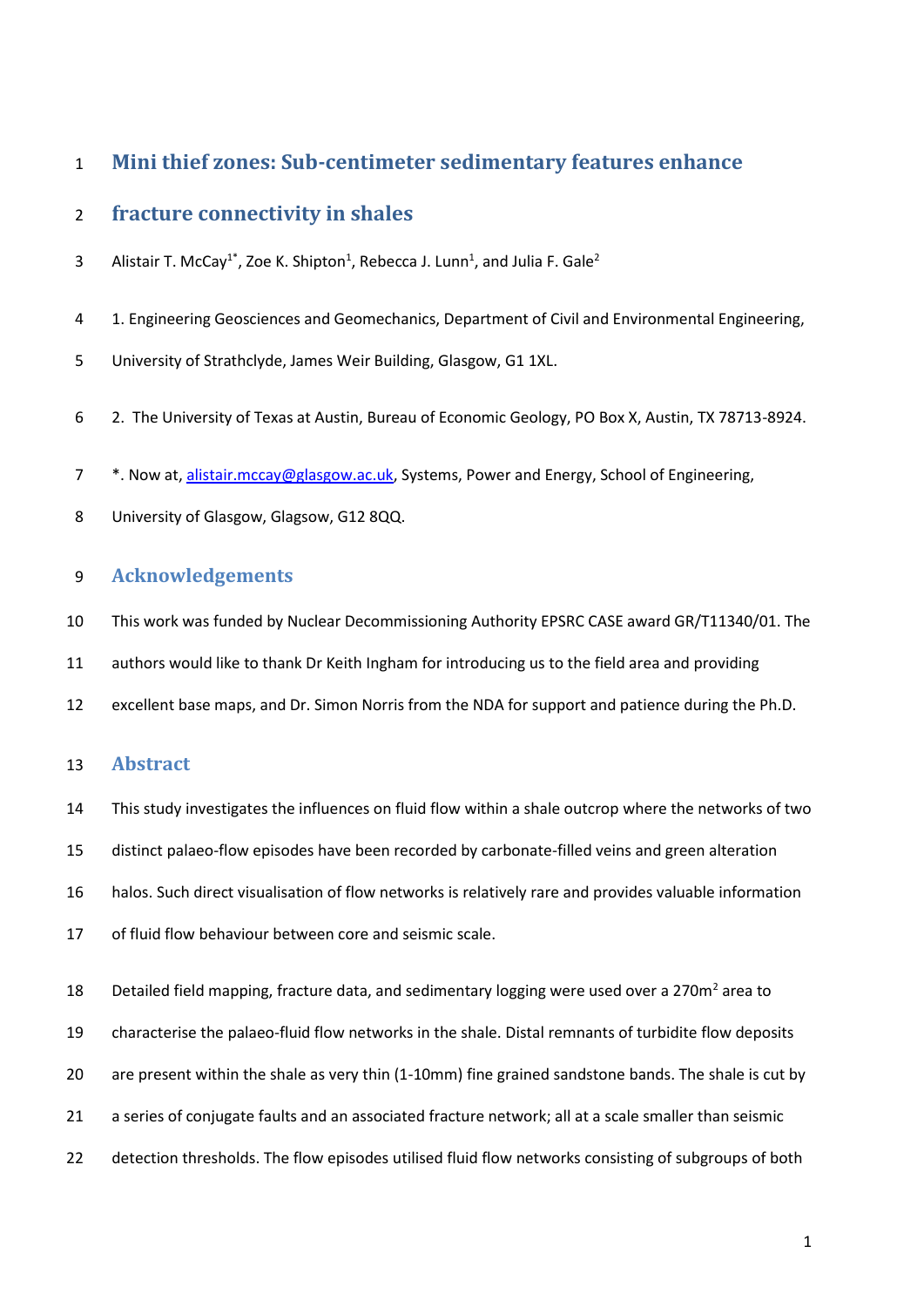the fractures and the thin turbidites. The first fluid flow episode network was mainly comprised of thin turbidites and shear fractures, whereas the network of the second fluid flow episode was primarily small joints (opening mode fractures) connecting the turbidites.

26 The distribution of turbidite thicknesses follows a negative exponential trend; which reflects the distribution of thicker turbidites recorded in previous studies. Fracture density varies on either side 28 of faults, and is highest in an area between closely spaced faults. Better predictions of hydraulic properties of sedimentary-structural networks for resource evaluation can be informed from such outcrop sub-seismic scale characterisation. These relationships between the sub-seismic features could be applied when populating discrete fracture networks models, for example, to investigate such sedimentary-structural flow networks in exploration settings.

# **1. Introduction**

 Shales, mudstones or mudrocks (shale differentiated by higher fissility) account for approximately two thirds of the sedimentary rock covering the Earth's surface (Aplin and Macquaker 1999). Many industries require a solid understanding of the hydraulic properties of shales, for instance as top 37 seals for conventional oil and gas reservoirs or CO<sub>2</sub> storage targets (Gaus 2010); reservoirs for unconventional hydrocarbon production (Gale et al. 2014); geological disposal sites for radioactive waste disposal (Kim et al. 2011); geothermal "duvet rocks" or high heat producing resources (Wilmot-Noller and Daly 2014). However, there are issues with being able to capture their permeability properties at the appropriate scale and then being able to upscale to whole reservoir perspective. Shales typically have low permeability (Dewhurst and Siggins 2006, Armitage et al. 2011, Aplin and MacQuaker 2011) and must be stimulated using hydraulic fracture treatments for hydrocarbon production. In order to enhance production it is advantageous if the hydraulic fractures connect the wellbore with higher permeability structures in the rock. Natural fractures, even if sealed, can be reactivated during treatments, and if open fracture networks are present, fluid flow will be strongly controlled by the linked natural and stimulated fracture network (Gale et al 2007).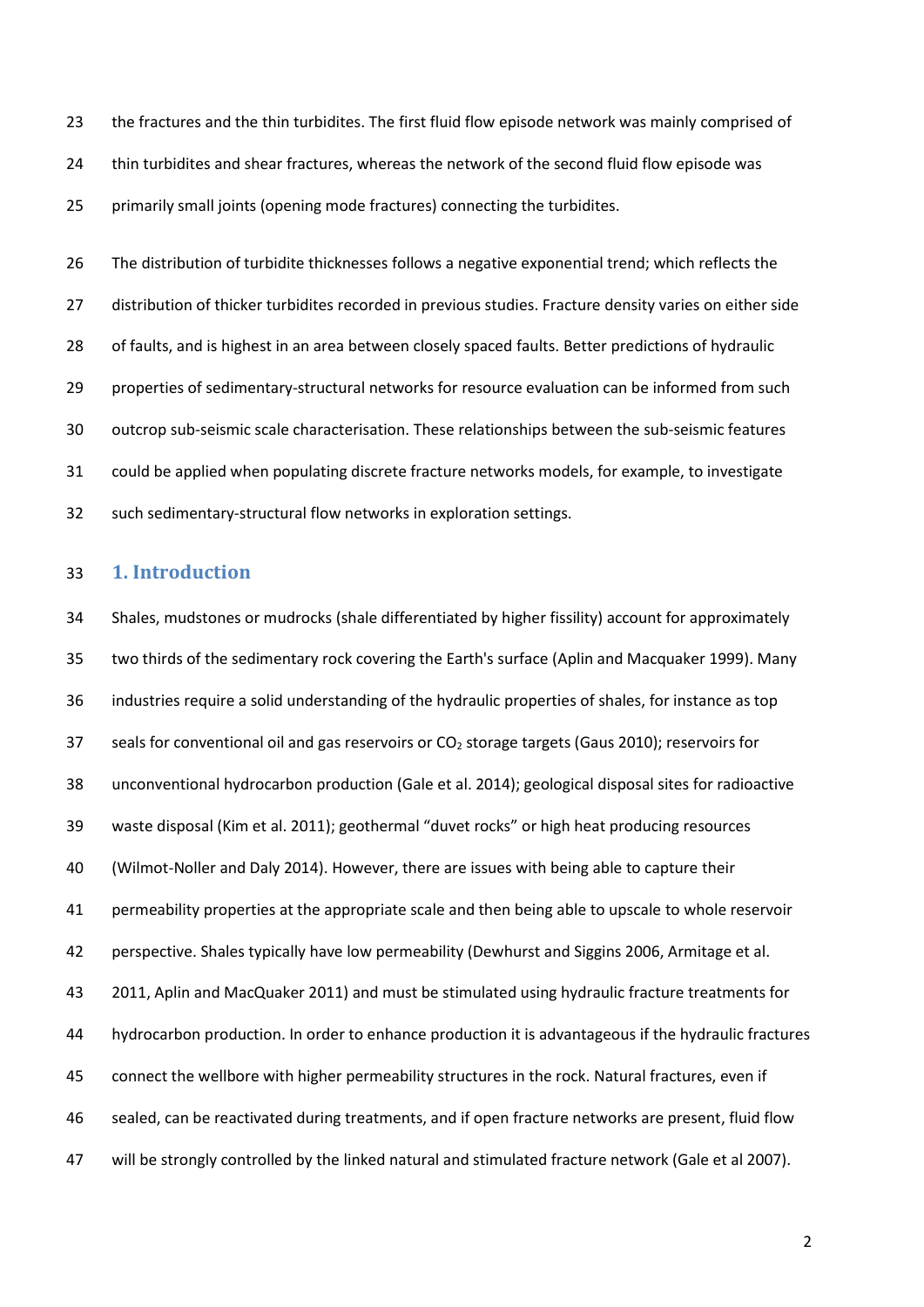Shale units can also be interbedded with coarser material, such as siltstone or sandstone, due to depositional cycles such as turbidite flows (figure 2.13, Bouma et al. 1962). However, the potential of such thin beds to act as high permeability pathways (sometimes referred to as thief zones) within a larger flow network has not previously been considered.

 Fracture networks in tight rocks may be beneficial because they can increase completion quality in shale gas and tight gas wells (e.g. Glaser et al. 2013), or may be detrimental by providing leakage pathways (Gaus 2010). Fault zones in sedimentary environments have been extensively studied for their flow properties (Lehner and Pilaar, 1997; Yielding et al., 1997; Dockrill and Shipton 2010; Davatzes and Aydin 2003; Eichhubl et al., 2005) due to the role of faults in compartmentalisation of reservoirs and hydrocarbon trapping. Faults can also provide conduits for along-fault flow as evidenced by diagenetic alteration surrounding fault related fractures e.g. mineralisation induced colour changes (Eichhubl et al. 2009), mineralisation within fractures ( Zhao et al. 2007, Kampman et 60 al. 2012), modern springs (Fairley and Hinds 2004) and ancient  $CO<sub>2</sub>$  rich springs in the form of travertine mounds (Burnside et al. 2013).

 Seismic techniques occasionally permit direct visualisation of fluid moving through faulted shales (i.e. seals) in the subsurface (Cartwright et al. 2007, Haney et al. 2005), but typically the structures controlling flow on the scale of the well are too small to be captured in reflection seismic data. On the other hand, cores from wellbores may only capture a small part of the permeability network and may not be representative of the larger scale. While many studies examine matrix permeability of core samples (e.g. Bolton et al. 2000, Aplin and Macquaker 2011), these are not representative of the bulk permeability of a fractured or faulted shale. Some studies have focussed on fault-related fractures, while others include the widely developed opening-mode fractures that occur in panels of rock away from faults (e.g. Lash and Engelder 2009, Gale et al. 2007, Evans 1994).

 Outcrop analogue studies of fault and fracture systems in shale can be a useful scale bridge between core and seismic but are hampered due to the susceptibility of the rock to erosion leading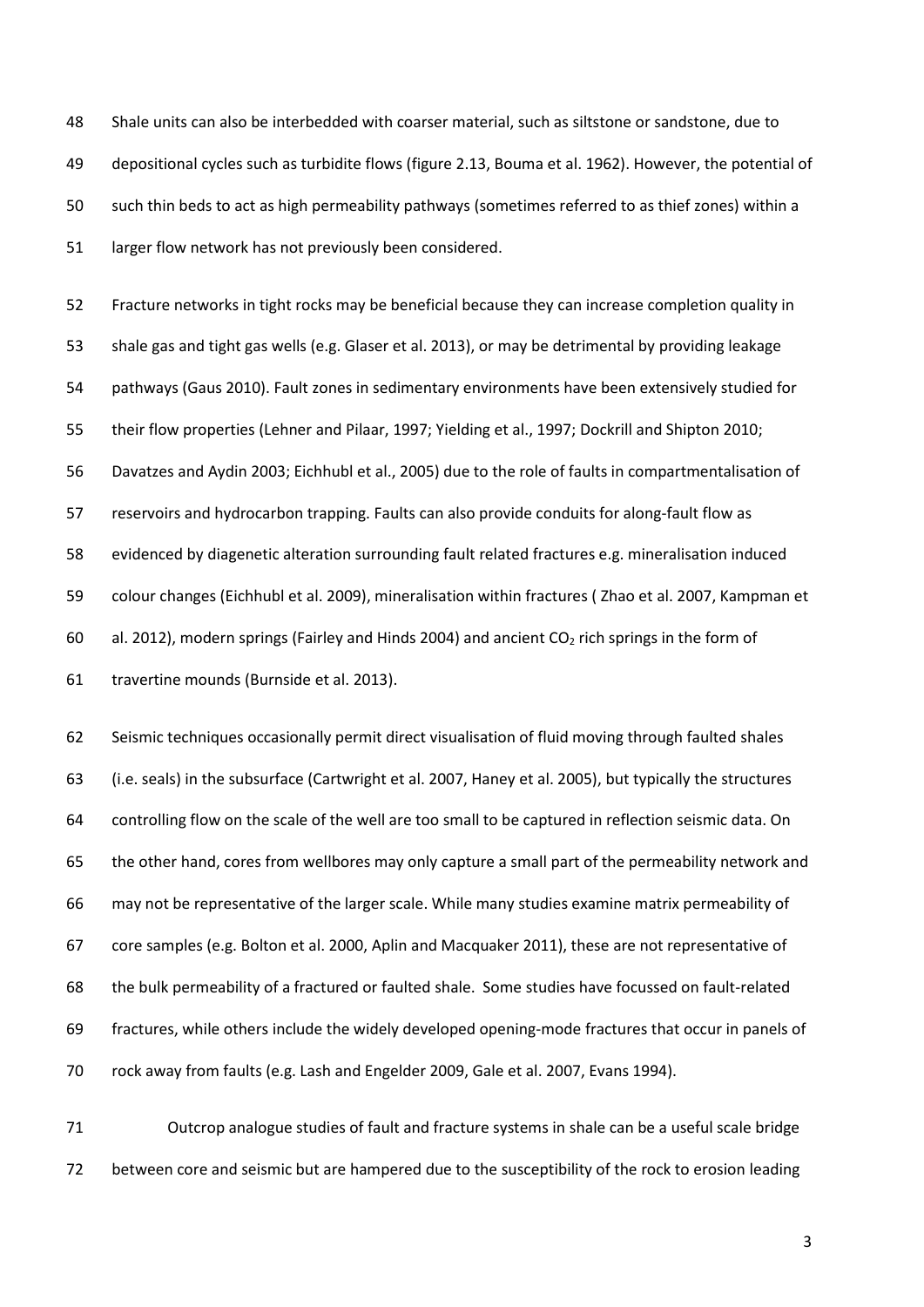to poor quality exposures. We investigated an exceptionally well-exposed shale unit hosting very thin (<1cm) sandy remnants of distal turbidite flows (Ingham 1978) and which is cut by sub-seismic scale faults. Distal regions of turbidite systems have previously been studied to understand their depositional environments (e.g. Crimes 1973), or the influence of turbidite sheet connectivity on hydrocarbon migration (Walker 1978). They are generally expected to form seals to hydrocarbon flow since any thin coarser grained layers lack vertical connectivity. We examine whether the sealing potential of shales in such distal turbidite regions is compromised by the presence of vertically connected subseismic fault and fracture networks in addition to the presence of rare injectites. Evidence is presented, collected from a distal portion of a turbidite system, of two separate fluid flow episodes identified by the presence of mineralisation and chemical alteration halos. A detailed 83 study of the small scale sedimentary and structural features show that they interact, forming connected fluid flow networks through the mudstone. The results form the basis for a discussion 85 about data collection strategies for aiding the detection and prediction of such networks in an applied setting.

# **2. Geological Setting**

## **2.1 Field site location**

 The study area (figure 1), known as the Whitehouse Shore, is located in the southwest of Scotland, 3km south of the town of Girvan. Interbedded, steeply dipping beds of sandstones and shales are exposed in the intertidal zone below a raised beach. The shale unit of interest is swept clear of debris with each tide, leaving the rock surface smooth and accessible for about 2.5 hours either side of low tide.

#### **figure 1 to go around here**

The study area was chosen for two main reasons: 1) the unusually excellent exposure of mudrocks

has undergone very low grade metamorphism, increasing resistance to erosion and therefore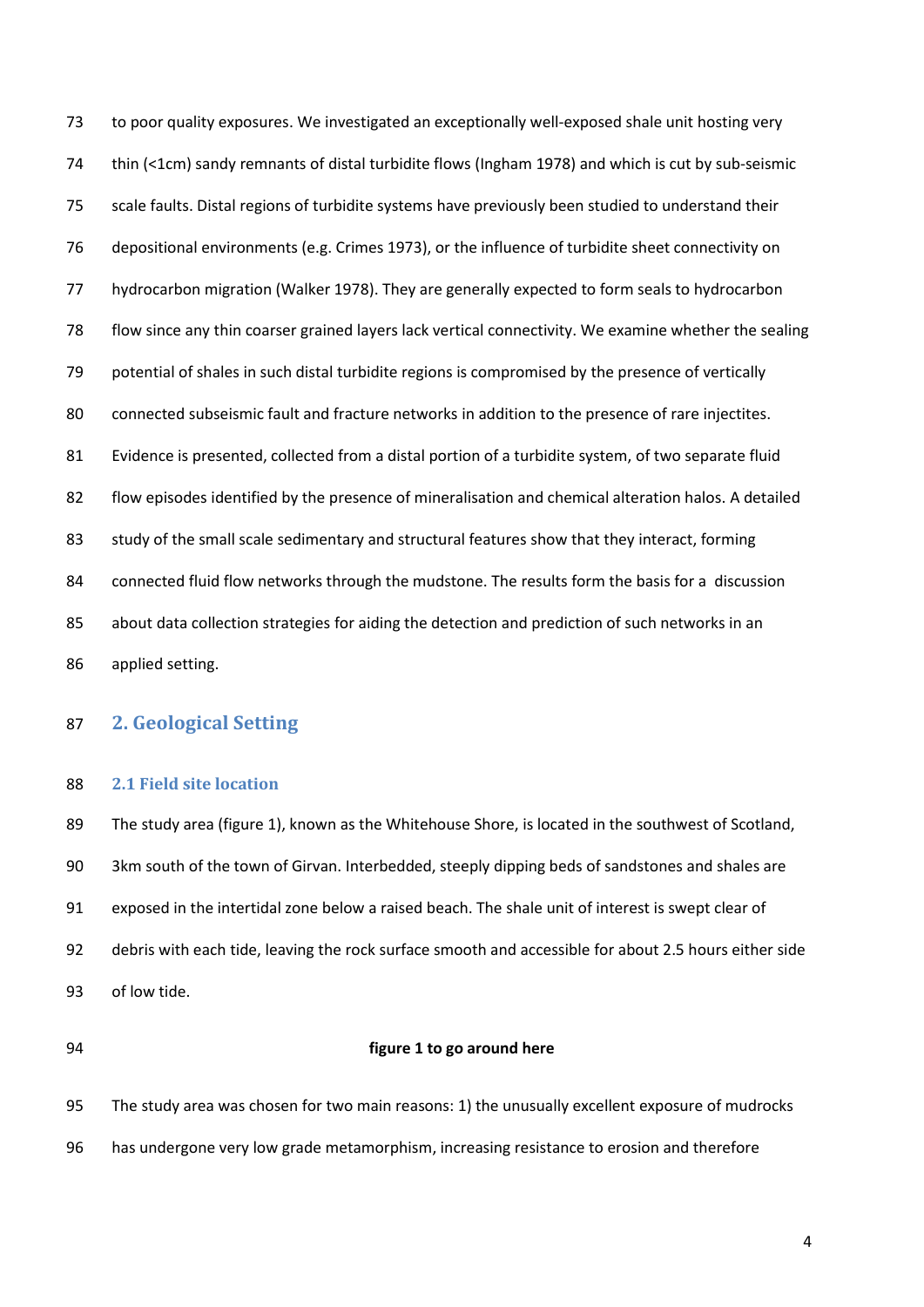preserving the outcrop; 2) there is clear evidence of two distinct fluid flow episodes preserved in the rock. This site, the Whitehouse Shore, is a Site of Specific Scientific Interest (a UK classification of strict environmental and geological protection) and therefore no tools are permitted for sampling, all samples were from loose rock.

## **2.2 Sedimentary Setting**

 The Whitehouse Shore exposes Late Ordovician to Silurian sediments (figure 2) deposited within a submarine fan system that developed in a fore arc basin related to the closing of the Iapetus Ocean (Ince 1984). The Ballantrae Ophiolite, related to this closure, is located several km to the south of the field site. Sedimentology suggests sourcing from a magmatic arc with palaeocurrent indicators 106 showing sourcing from the North West (Hubert 1966).

 At this field locality greywackes, sandstones, siltstones, mudstones, shales and thin limestones were deposited in waters over 400m deep in the Late Ordovician (Lawson and Weedon 1992). Significant variations in sediment thicknesses of the underlying Benan Conglomerate suggest that the basin was bounded by active normal faults that controlled sedimentation on the fan [\(Ingham 1978\)](#page-26-0). The Myoch Formation of the Upper Whitehouse Sub-Group is composed of predominantly green shale at its base overlain by red shale containing thin (often <1cm thick) sandstone bands. The Upper Whitehouse Sub-Group has been interpreted as deposited in a deep shelf and ocean floor setting distal to the submarine fan (Ingham 1978). This study focuses on the red shale member of the Myoch Formation, where the digenetic features are most clear.

## **figure 2 to go around here**

 To characterise the shale, grain size and composition were estimated from point counting on SEM images. The grain size of the shale ranges from clay to rare grains of very fine sand (< 5mm to 80mm), although most of the grains are silt (< 63mm) or smaller with approximately 50% of the grains being part of the clay fraction. The mineral composition of the red shale is 10% quartz, 63% feldspar, with biotite, chlorite and metal oxides making up the remaining 27%. The thin sandstone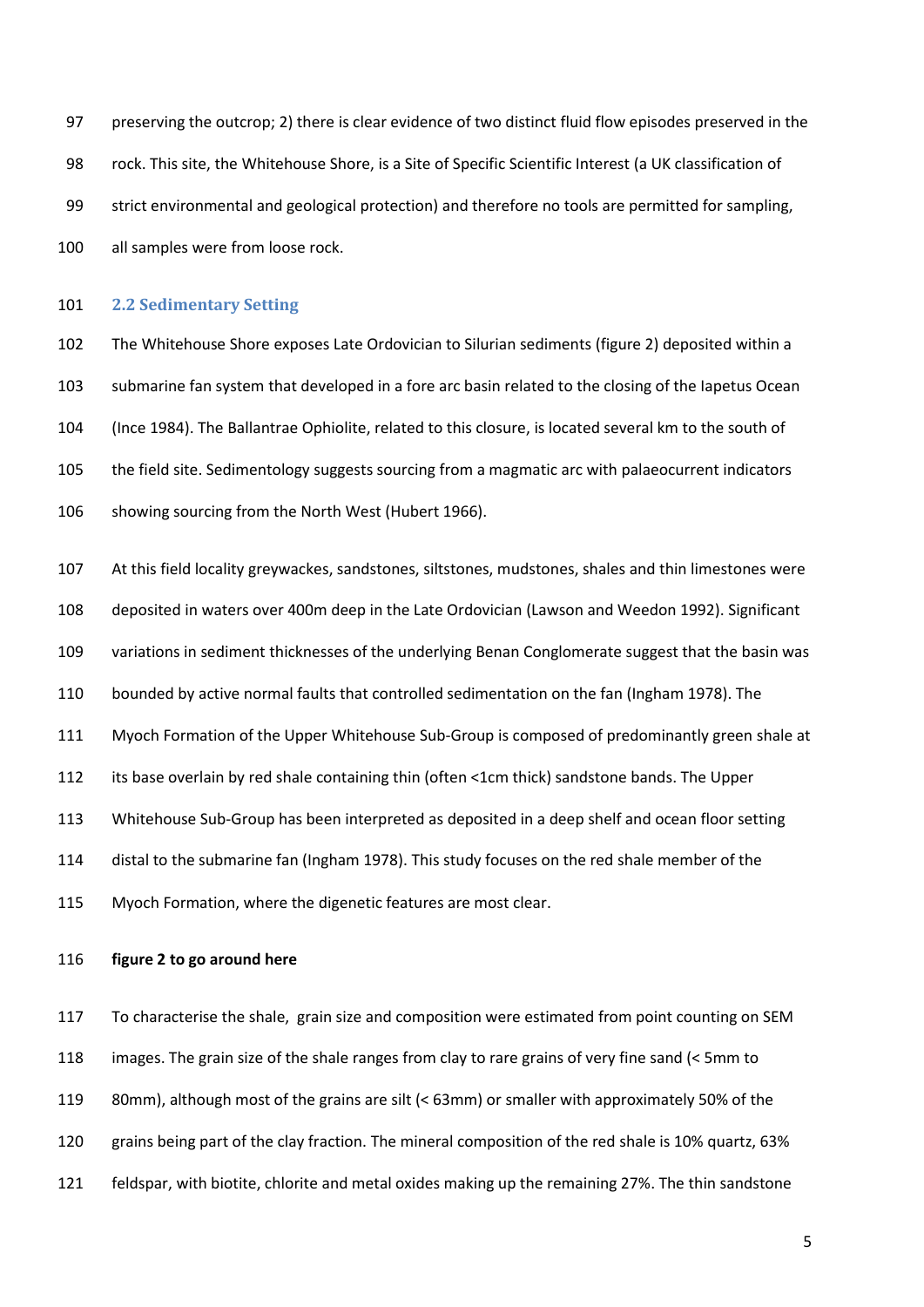122 bands within the red shale have steep dips of 84<sup>o</sup>-86<sup>o</sup> and have tightly clustered strikes of NE-SW (figure 3). The sandstone grain size ranges from 17mm (medium silt) to a maximum measured grain 124 size of 148mm (medium sand). No grading of grain size was observed in any of the sandstone bands. Point counting gives a clay content of the sandstone bands as 20% and the composition of the clasts as 56% quartz, 12% feldspar, with the remaining 32% composed of biotite, chlorite and metal oxides. The partial replacement of some biotite grains with chlorite indicates that the shale has undergone very low grade metamorphism.

#### **Figure 3 to go around here**

 Sixty-nine sandstone band thicknesses were measured along a scanline perpendicular to the bands. Figure 4 shows a graphical representation of the sedimentary scanline. A digital caliper was used for their measurement and a histogram of the thicknesses is presented in figure 5. Almost all sandstone bands were under 1cm thick, but the thickest was significantly more at 7cm. Sandstone bands less than 1mm may be underestimated due to the difficulty of identifying such small features in the field. The distribution of sandstone band thicknesses is well described by a negative exponential distribution (figure 5). The sandstone bands represent a 3.6% net-to-gross of the total thickness of the red shale; similar ratios (2% sandstone) have been found in equivalent depositional environments (Basilici 1997).

## **figure 3 to go around here**

## **figure 4 to go around here**

Thin sandstone sheets and isolated lenticular lobes are typical of outer fan areas of muddy

submarine deposition systems (Basilici 1997). In other studies, similar looking structures have been

classified as thin-bedded sand-mud couplets of Facies C2.3 in the deep water facies classification of

Pickering et al. 1986. Some of the sandstone bands are continuous and can be traced along strike for

tens of metres, whereas others occur as horizons of individual, distinct lenses which are likely caused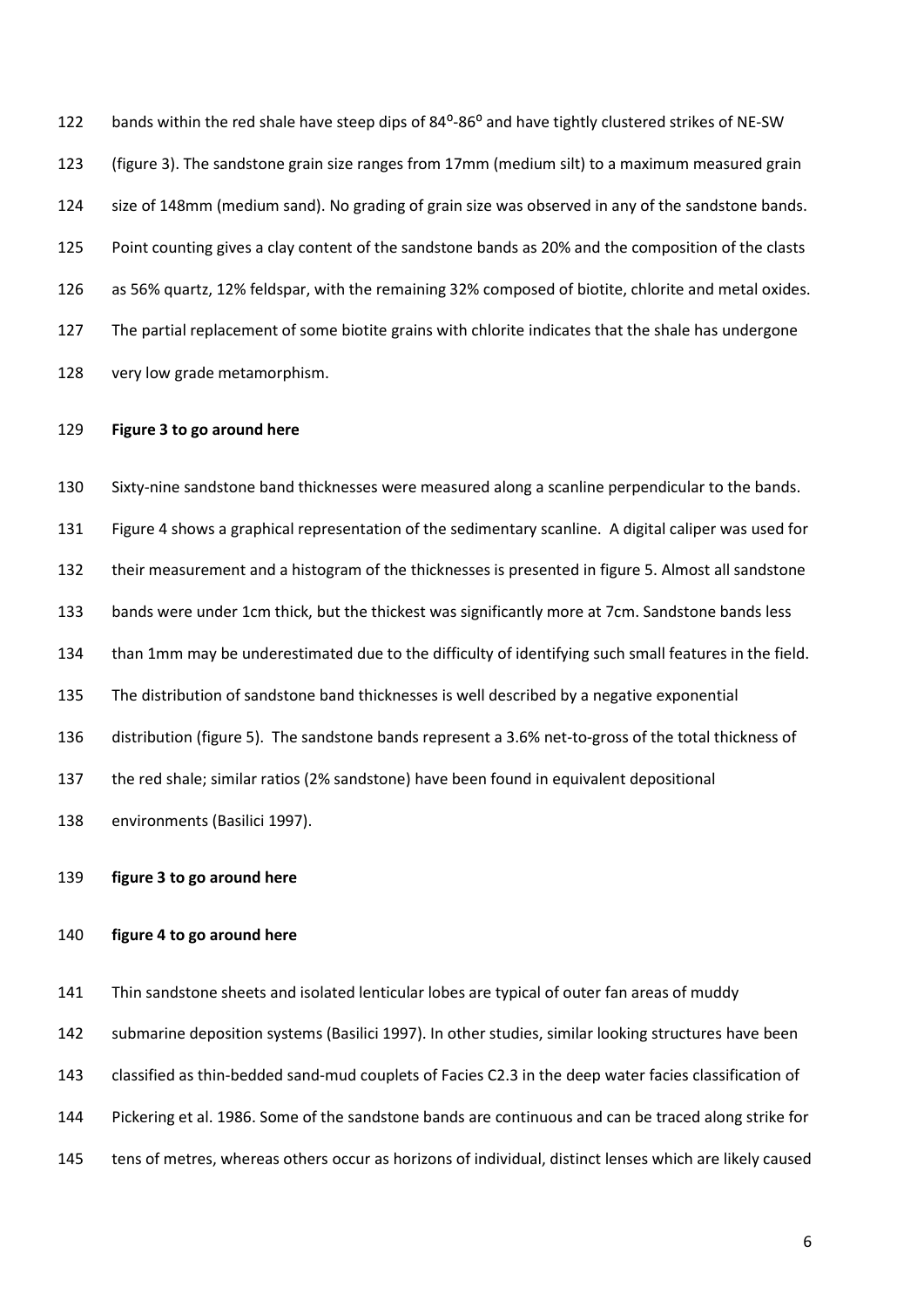by current ripples (Pickering et al. 1986). For the purposes of this study the bands are classified as high connectivity (continuous for greater than 1m), medium connectivity (continuous for between 148 10cm and 1m), and low connectivity (continuous for less than 10cm). Although it should be noted 149 that turbidites have been reported to have consistent connectivity for many kilometres (Plink- Blörklund and Steel 2004) significantly beyond the scale of this current study. Figure 6 shows how bands of these different connectivities tend to manifest in the field: even the low and medium connectivity bands can be laterally extensive and traceable for many tens of metres despite the apparent internally unconnected nature of the lenses. Although the poor connectivity could be an artifact of the 2D slice presented by the outcrop, i.e. the isolated lenses of a low connectivity sandstone bands are a part of a connected unit in 3D, information presented later (figure 12) shows that the classification is a key determinant of the fluid flow behavior of the sandstone bands. Rarely, sandstone injectites sourced from the sandstone bands cut through the shale perpendicular to bedding. These injectites are thin (<2cm), they typically do not repeat within 50m along strike of the bedding, and are only represented on the field study area in one location next to the main fault.

**figure 6 to go around here**

#### **2.3 Structural context**

 The rotation of the beds to their current near vertical dip, was likely due to folding accommodating NW-SE compression during the Caledonian Orogeny. The subsequent formation of the Whitehouse Shore Thrust Fault and several smaller synthetic thrusts is evidence of ongoing NW-SE compression (Ingham 1970). These faults strike sub-parallel to bedding and are exposed as bed-parallel gullies containing a thin (less than two cm) brecciated zone, which can be traced for tens of metres across the exposure.

 Conjugate dextral and sinstral strike-slip faults offset the beds and thrust faults. These have been interpreted as the final brittle deformation of the Caledonian Orogeny in the Late Silurian [\(Ingham](#page-26-0)  [1978\)](#page-26-0). The horizontal component of displacement on these strike-slip faults defined by offset of the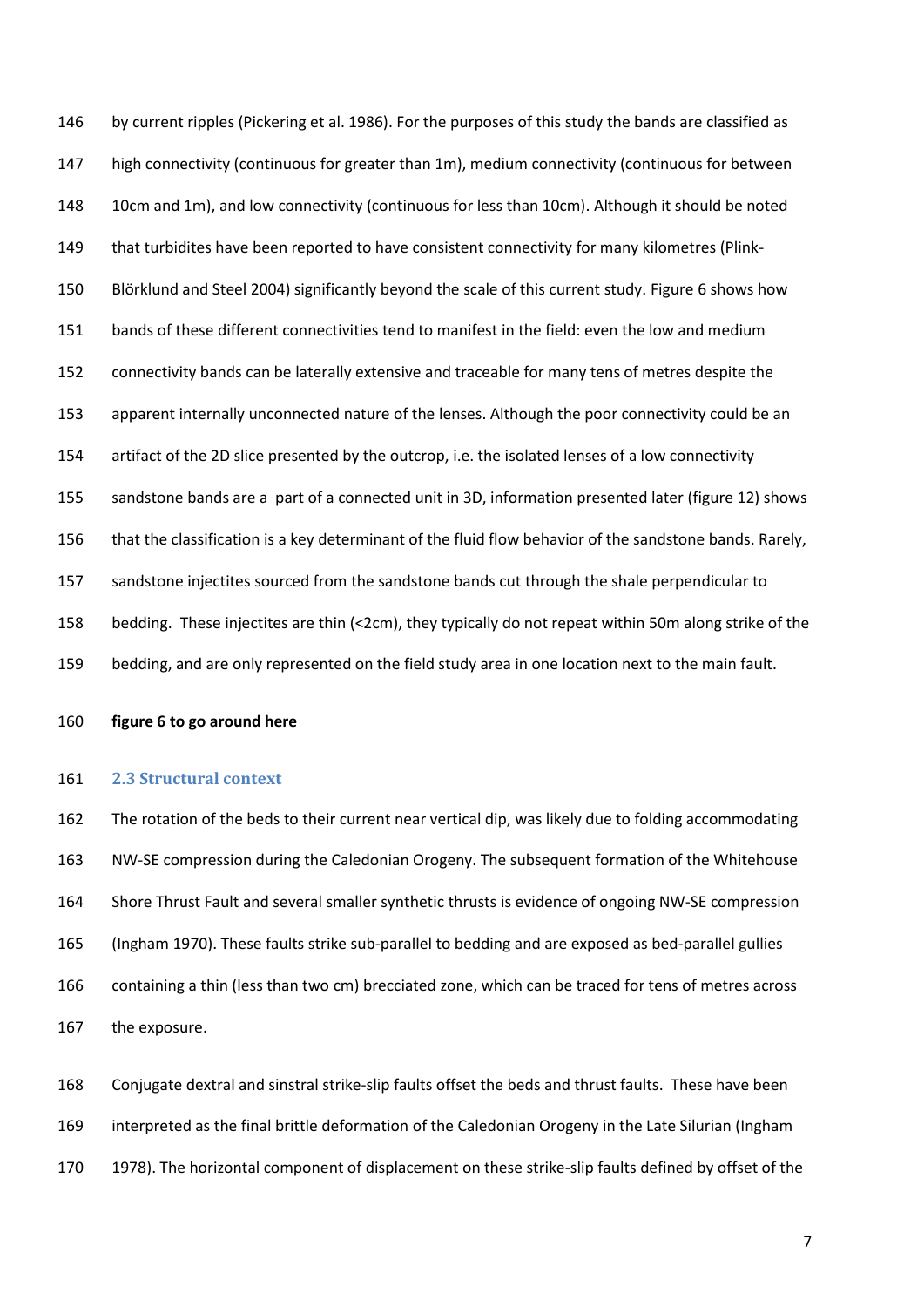subvertical bedding in the field site is usually less than 10m. This is a minimum value because the lack of slickenlines means that dip-slip displacement could not be determined.

 The fault with the largest apparent displacement (labelled "main fault gully" in figure 2) was covered by coastal debris. A section of this fault exposed by seven volunteers with spades digging through coastal debris for a four hour tidal window, presented a fault core approximately 20cm wide with loose, uncemented brecciated shale from which individual pieces can be removed by hand. A splay fault off the main fault shows a breccia varying from 1 to 5cm wide bounded by slip surfaces. Both slip surfaces have sharp boundaries between the surrounding undeformed rock and the brecciated fault core. Sandstone bands are rotated clockwise into the fault, with some of this strain accommodated by shear fractures.

 Shear fractures across the field site are orientated synthetic to the larger faults (figure 3c) and have horizontal offsets from several centimeters to a couple of millimeters. The shear fractures are primarily orientated WNW-ESE, synthetic to the main fault, with less common sets at NW-SE and NNW-SSE. Joints (fractures with no visible offset) are preferentially orientated to strike NW-SE (perpendicular to bedding) with some spread out to WNW-ESE and NNW-SSE (figure 3d).

# **3. Evidence for fluid flow**

 At the Whitehouse Shore there is clear evidence for two fluid flow episodes within the fractures and sandstone bands of the Myoch Formation red shale. The earliest fluid flow episode caused a phase of carbonate cementation. The second fluid flow episode caused diagenesis of the red shale into green halos around fractures and sandstone bands.

Carbonate cementation within this outcrop of the Myoch formation occurs in two forms: (1) as veins

within fractures and (2) as pore-filling cement within sandstone bands (figure 7). Carbonate veins

can be up to 2 cm thick (figure 7a) but are predominantly 1-3 mm thick (figure 7c). The carbonate

fills a subset of fractures; other adjacent fractures and fractures of similar orientations may contain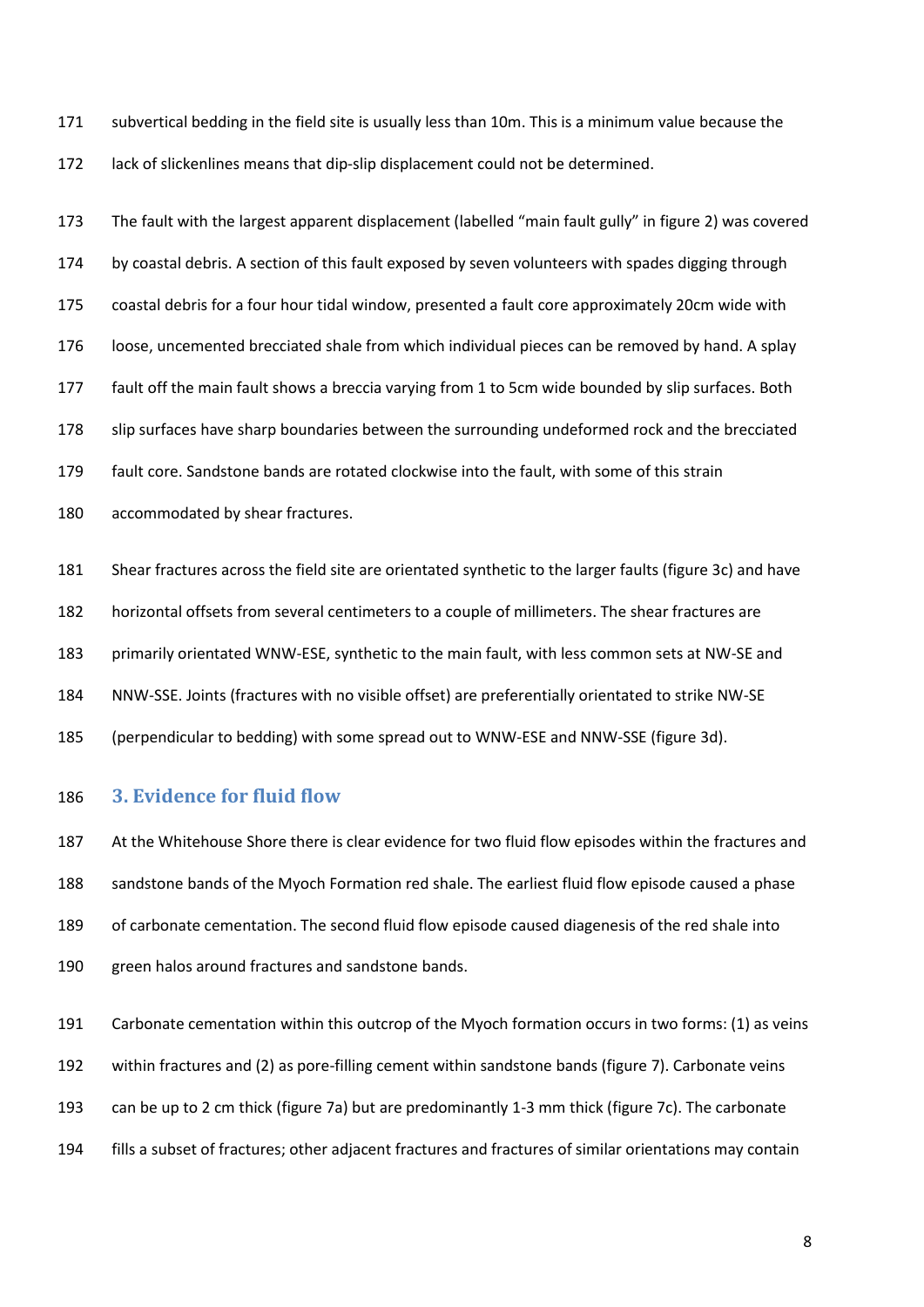no cement. In the thicker veins multiple stages of cementation are visible. Carbonate was identified within the sandstone bands by the reaction with hydrochloric acid whereas the shale beds do not react.

 Green halos surround a subset of the fractures and sandstone bands (figure 7). The halos typically extend less than one centimetre from fractures or bands and show a sharp contrast with the surrounding red shale. Green alteration in shale has previously been demonstrated to be due to the reduction of Fe3+ to Fe2+ (Mykura and Hampton 1984) along with transportation by diffusion of several minerals (Borradaile et al 1991). The red shale was likely deposited in oxidizing conditions, the overlying and underlying green shale layers are indicative of earlier and later reducing depositional conditions respectively. It is therefore likely that post-depositional fluid movement in the subsurface acted to reduce mineral oxides in the red shale. Regardless of the origin of the halos, this chemical alteration can be used to identify individual fractures that have acted as conduits for fluid flow (c.f Eichhubl et al. 2009). 208 Due to sampling restrictions, we were unable to sample the sandstone bands to determine which specific bands or parts of individual bands hosted carbonate cement. However, where checked, these bands always reacted with HCl, indicating the presence of carbonate. Therefor we have taken

211 that those bands which were part of the second fluid flow episode creating the green halos also

hosted the earlier carbonate-depositing flow episode.

#### **figure 7 to go around here**

 There is clear field evidence that carbonate veins and cements preceded the formation of the green halos. Cross-cutting relationships showing green halo fractures terminating against carbonate filled fractures (figure 8a) are repeated throughout the field site, whereas the converse was never observed. Additionally, in places the margin of carbonate veins have acted as a focus for subsequent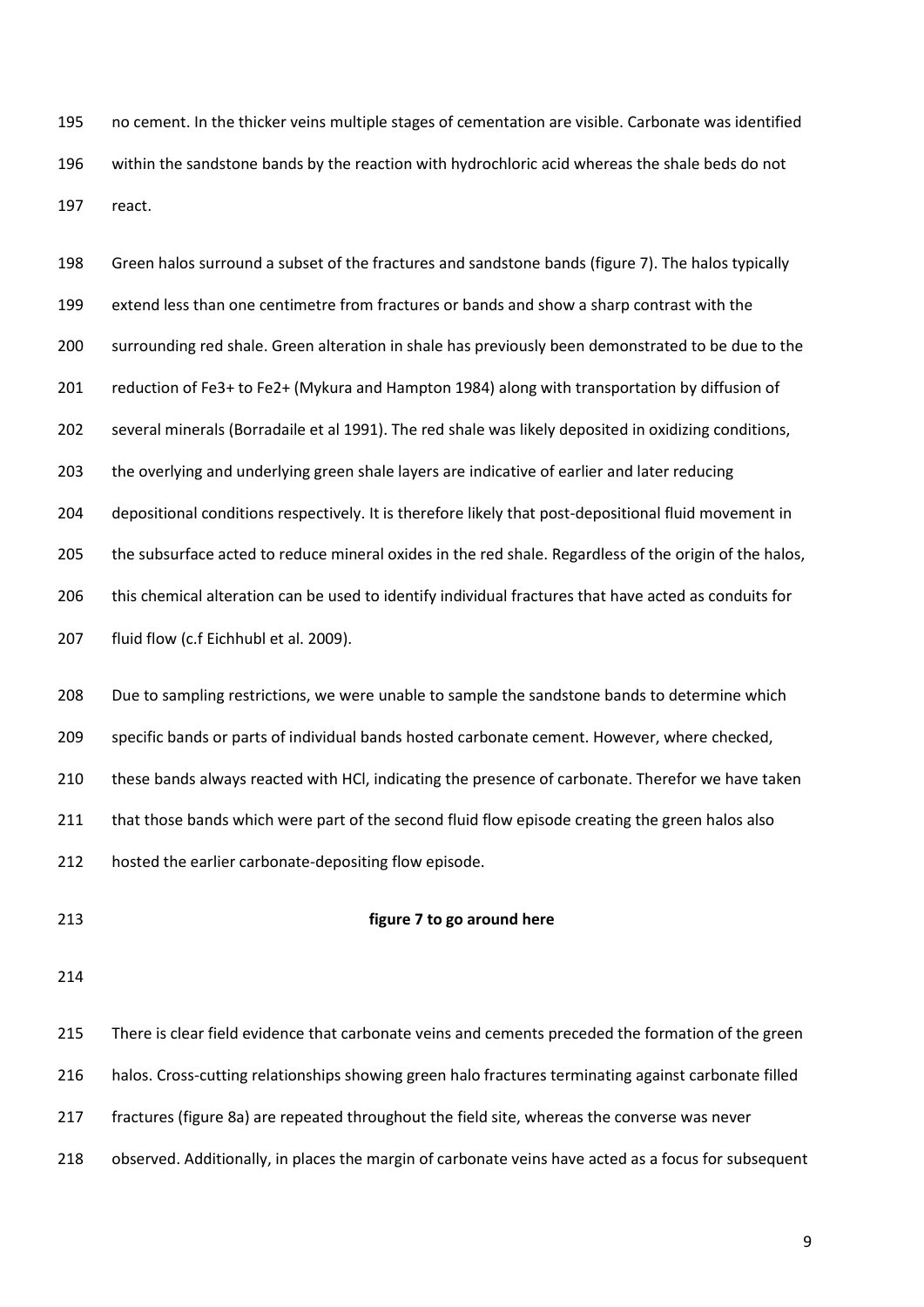- fracturing. Where this has occurred green halos are confined to only one side of the fracture (figure 220 8b). The carbonate vein has acted as a barrier, stopping the fluid reacting with the opposite fracture wall.
- 

#### **figure 8 to go around here**

# **4. Spatial distribution of features that may have facilitated fluid flow**  Figure 9 shows a map of the fractures and sandstone bands as identified in the field. The map was 226 established by defining a one-metre square string grid over the field site. Each square meter was photographed and interpretations annotated directly onto the photographs in the field during several low-tide "windows". These were then digitised and stitched together to make an initial map. The map was then ground-truthed during subsequent low-tides to ensure that stitching the images had preserved the geometry, and to ensure that fine details were included with particular attention 231 to the connections between the features. All fractures displayed carbonate fill, green halos or both. Large sandstone bands all displayed green halos, small, unconnected bands that are too small to be included in the map sometimes had no halo. 234 The fracture density (defined as fracture mid-points per  $m<sup>2</sup>$ ) of carbonate filled and green halo fractures was counted using 46 circular scanlines; with diameters of 0.6 or 1.2metres (Mauldon et al. 2001). Scanline diameter was selected to be larger than the blocks between fractures to ensure an 237 adequate rate of sampling (Rohrbaugh et al. 2002), and due to unpredictable tidal debris cover, locations were selected to ensure adequate exposure within the scanline area. **figure 9 to go around here** Shear fractures have orientations synthetic or antithetic to the main faults, and joints generally bisect the conjugate shear fractures (figure 3). The carbonate veins were often observed to be within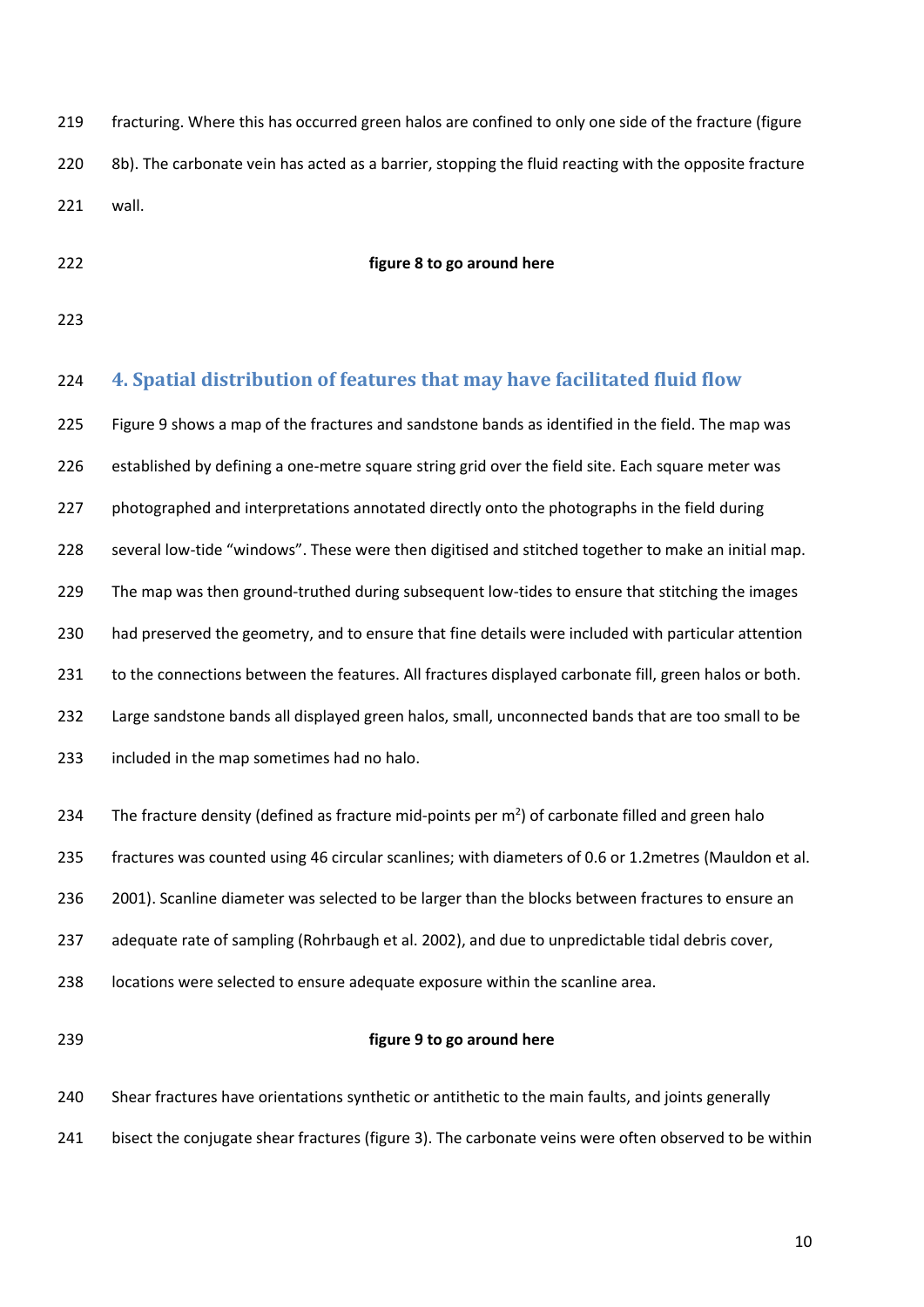the long, conjugate shear fractures. Conversely, green halos are more common around shorter NW-243 SE trending fractures, which tend to have no observable shear offset.

244 The field observations indicate that areas bounded by the main fault and splay fault have differing fracture properties. To aid discussion, the field area has been split up into "southern area" between South-West boundary and the Main Fault Gully, "central area" between the Main Fault Gully and the 247 Splay Fault, and "northern area" between the Splay fault and the North-East boundary labelled on figure 10 as Second Fault Gully. Both the carbonate veins and green halo fractures are highest density in the central area between the main fault and the splay fault (figure 10). The two 250 particularly high-density values for carbonate veins (labelled as "a" and "b" on figure 10) were caused by ladder geometry fractures between the splay fault and close proximity synthetic shear fractures. The carbonate veins also show relatively high density in the northern area whereas the green halos do not, this distribution can clearly be seen in the detailed fracture map of figure 9 where very few green halos are located in the northern area.

#### **figure 10 to go around here**

 Orientation data were collected from 146 fractures within the detailed mapped area shown on figure 9. Figure 11 shows the orientations of the fractures divided into opening and shear mode

(figure 11 b and c) and also by type of fluid alteration (figure 11, d, e, and f).

The sandstone bands are consistently steeply dipping (almost vertical) and strike SW-NE (figure 11

a). All fracture classifications (opening and shear mode and also both fluid flow alteration types)

have strikes within 45° of NW-SE. However the orientations are not spread evenly within this area as

some of the fracture types show particular clusters, highlighted on figure 11 (e.g. c1-c5 on Figure 11-

c).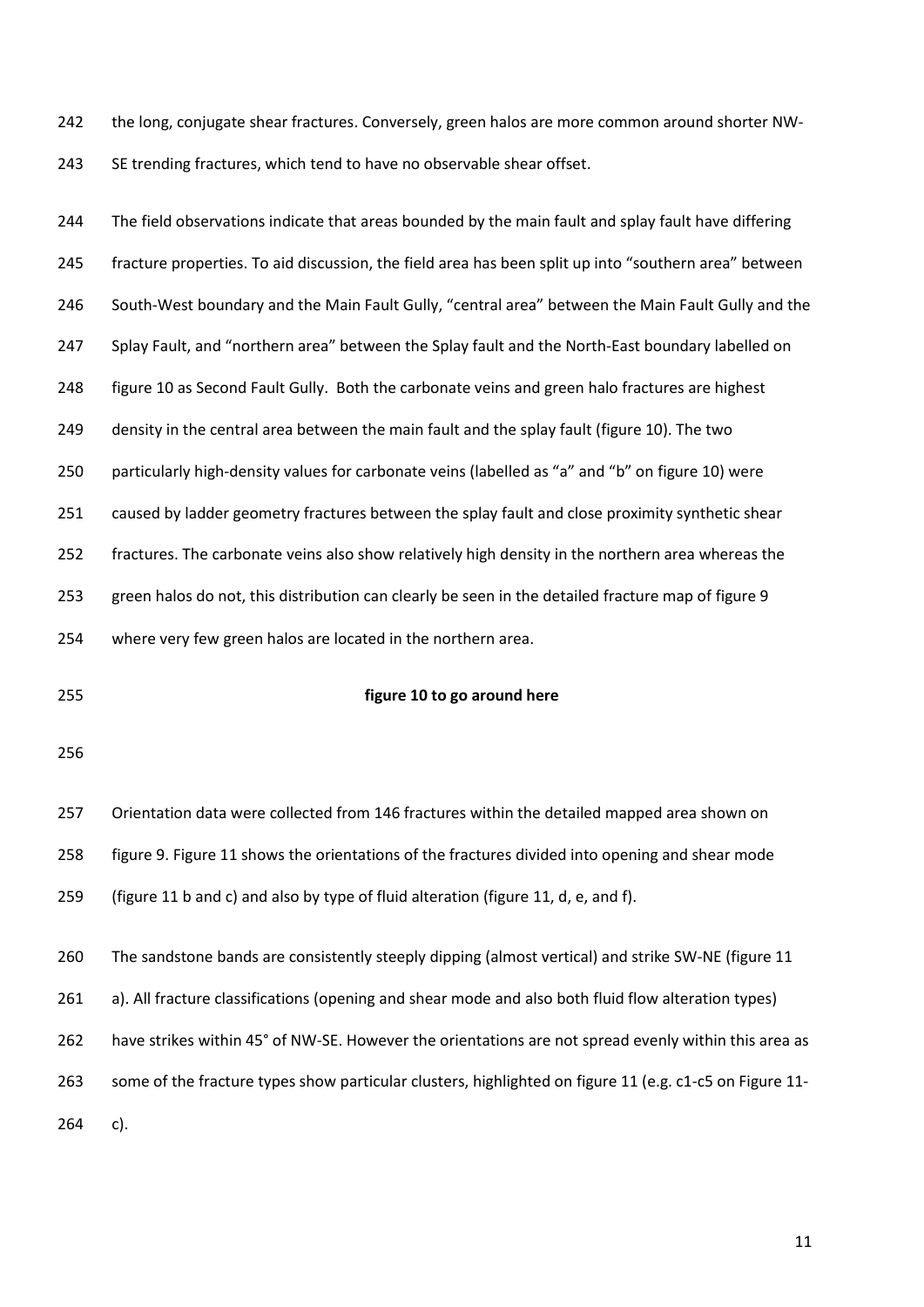Joints and shear fractures have slightly different orientation distributions. The joint orientations are clustered around strikes of W-E (figure 11 c1 and c2), NW-SE (figure 11 c2 and c5) and also NNE-SSW (figure 11 c3). The shear fractures have much fewer orientation data than the joints, however the 268 shear fractures appear to show a cluster striking N-S and also W-E (figure 11 b1 and b2 respectively). 269 Although there are also some shear fractures striking NW-SE, there are proportionally less in this orientation than the joints.

271 The green halo fractures also show differences in orientation distribution to those fractures with 272 carbonate fill. A high proportion of the green halo fractures were clustered around NW-SE strikes (figure 11 d2 and d4), and a smaller proportion were clustered around E-W strikes (figure 11 d1 and 274 d3). While the carbonate filled fractures also have a small cluster around NW-SE strikes (figure 11 e2 275 and e4) there was a greater proportion clustered around E-W strikes (figure 11 e1 and e3). Additionally, the carbonate filled fractures also show a small cluster around a strike of N-S. The fractures which hosted both fluid flow events cluster around E-W strikes (figure 11 f1 and f3) and

NW-SE (figure 11 f2 and f4) and a smaller proportion striking N-S.

## **figure 11 to go around here**

 Field evidence for fluid flow demonstrates that the architecture and the length of each sandstone 281 band controls its connectivity to the wider fluid flow network. The internal connectivity of the sandstone bands (figure 6) strongly correlates with the likelihood of a sandstone band having hosted fluid flow; high connectivity sandstone bands were far more likely to be surrounded by green halos than the low connectivity sandstone bands (figure 12). Five of the six (83%) high connectivity sandstone bands hosted fluid flow compared with only nine of the twenty seven (33%) low connectivity sandstone bands. The lateral extent of the sandstone bands (see figure 12 for definition) also plays a role with the longer bands being more likely to host fluid flow. Fourteen of 288 the thirty three (42%) high extent sandstone bands hosted fluid flow compared with only one of the five (20%) low extent bands (figure 12). Although extent is not as strong a relationship as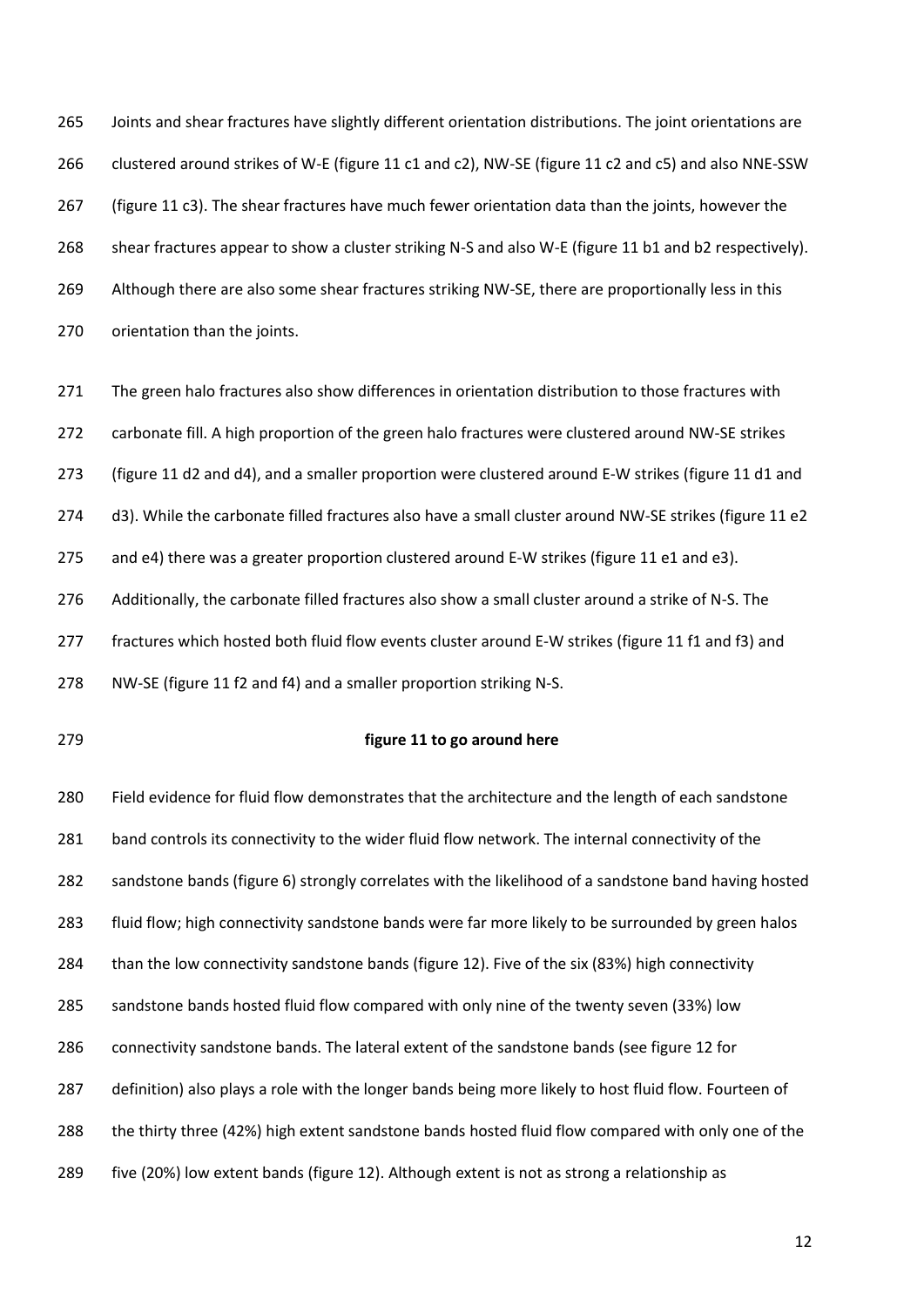connectivity, it is consistent with longer sandstone bands being more likely to intersect with other features that are open to fluid flow.

#### **figure 12 to go around here**

| 294 | The sandstone bands are separated by irregular thicknesses of shale. If we assume that shale           |
|-----|--------------------------------------------------------------------------------------------------------|
| 295 | deposition is relatively constant, then the spacings between the sandstone bands may provide           |
| 296 | information about the timing of events which caused the turbidite flows depositing the coarser         |
| 297 | grained material. The spacing of the sandstone bands were measured to the nearest half centimetre      |
| 298 | using survey tape laid perpendicular to the bedding. The majority of the sandstone bands are spaced    |
| 299 | at intervals smaller than 0.1m (figure 13a), although two intervals are much wider than the others at  |
| 300 | 0.66m and 0.81m. A negative exponential trend could be fit to the spacing distributions (figure 13 b), |
| 301 | although the two widest spacings were not used in this fit due to not being sufficiently sampled to    |
| 302 | show a trend at these wider spacings.                                                                  |
|     |                                                                                                        |

- 
- 

## **figure 13 to go around here**

# **5. Connectivity of fluid flow features**

 Both carbonate and green halos are restricted to within or very close to the highest permeability features in the rock, demonstrating that the fluids that caused these diagenetic effects were confined to networks comprising fractures, thrust faults, strike-slip faults and sandstone bands. The map in figure 9 was used to explore the network connectivity of these features and the differences between the two recorded fluid flow episodes. Connectivity was defined by counting how many connections each mapped fracture had with the other fractures/thrusts/sandstone bands. The true 3D network may have more connectivity than the exposed 2D network, which was used to collect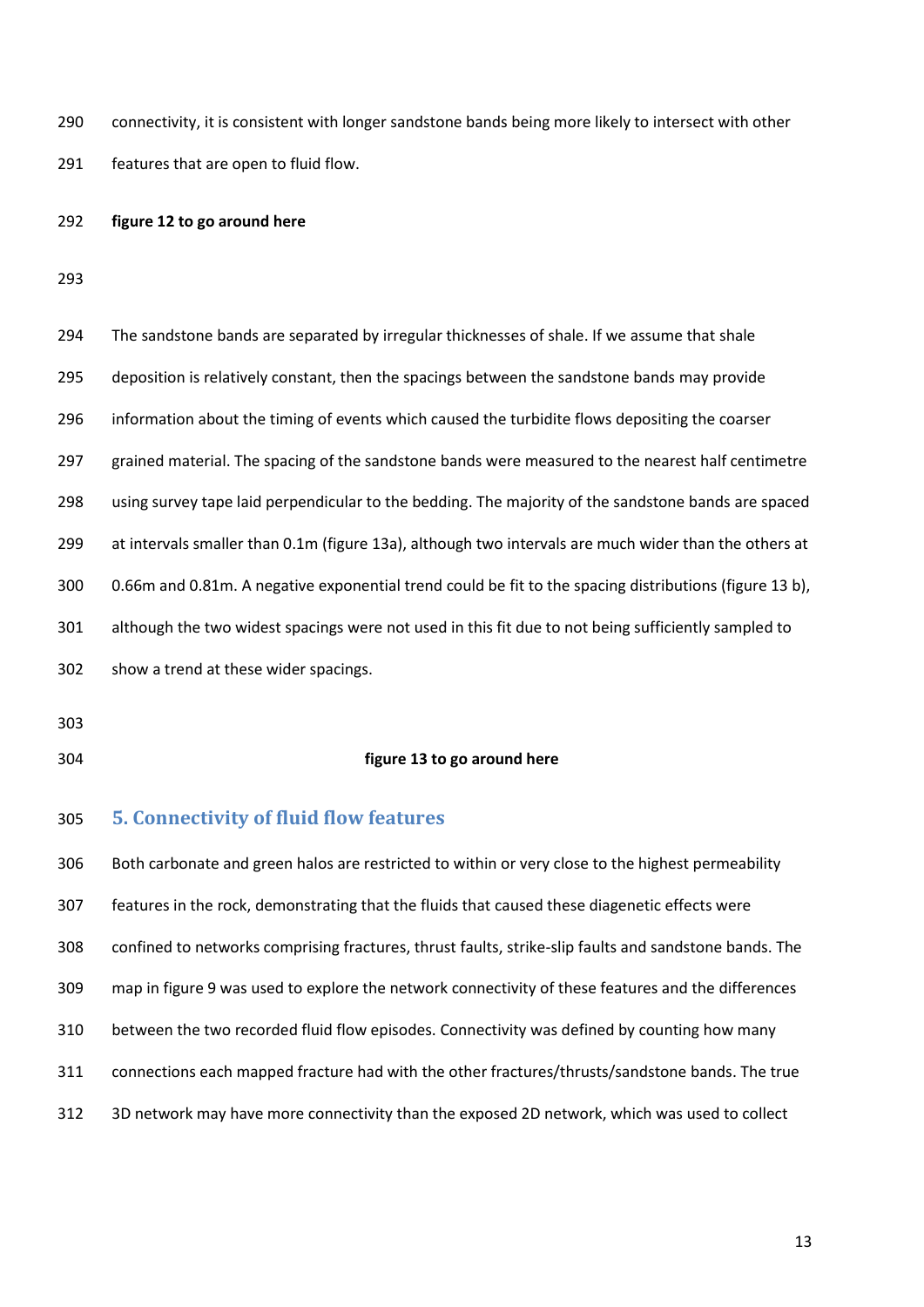the connectivity data (Odling et al. 1999). However, the 2D network is the only viable way to collect field data on the connectivity between the features.

 Figure 14 shows fracture connectivity for the three areas of the map, the southern, central and northern areas. When the fracture network is considered in isolation (i.e. not considering the sandstone bands or thrust faults) the majority of fractures have one or zero connections (figure 14a, b, c). For fluid flow to travel through such a potential fluid pathway then there must be at least two connections so as not to make a "dead end". The first thing to note is that the fracture connectivity is lowest in the southern area, highest in the central area, and the northern area connectivity is approximately mid-way between the other two areas. This pattern of fracture connectivity correlates with the fracture density (figure 10). The higher fracture density of the central and north areas means that a higher proportion of fractures have two or more connections, compared with the southern area. However the central and northern area still have a median connectivity of 1, indicating that at least half of the fractures are still visible as "dead ends" in the exposed 2D fracture network. Such low values might usually be considered a poorly connected network, however the carbonate and green halos show that these fractures have been utilised as part of fluid flow episodes in the past.

#### **figure 14 to go around here**

 If there had not been any diagenesis to provide evidence that the sandstone bands were utilised during flow episodes, then it would have been standard practice to examine the fracture network connectivity alone. In figure 15 the connectivity of the combined flow network is calculated by including the sandstone bands and thrusts when counting the connections of each fracture. This means that some fractures which may have previously been considered isolated or dead-ends are now connected to the flow network by intersections with sandstone bands. The full fluid flow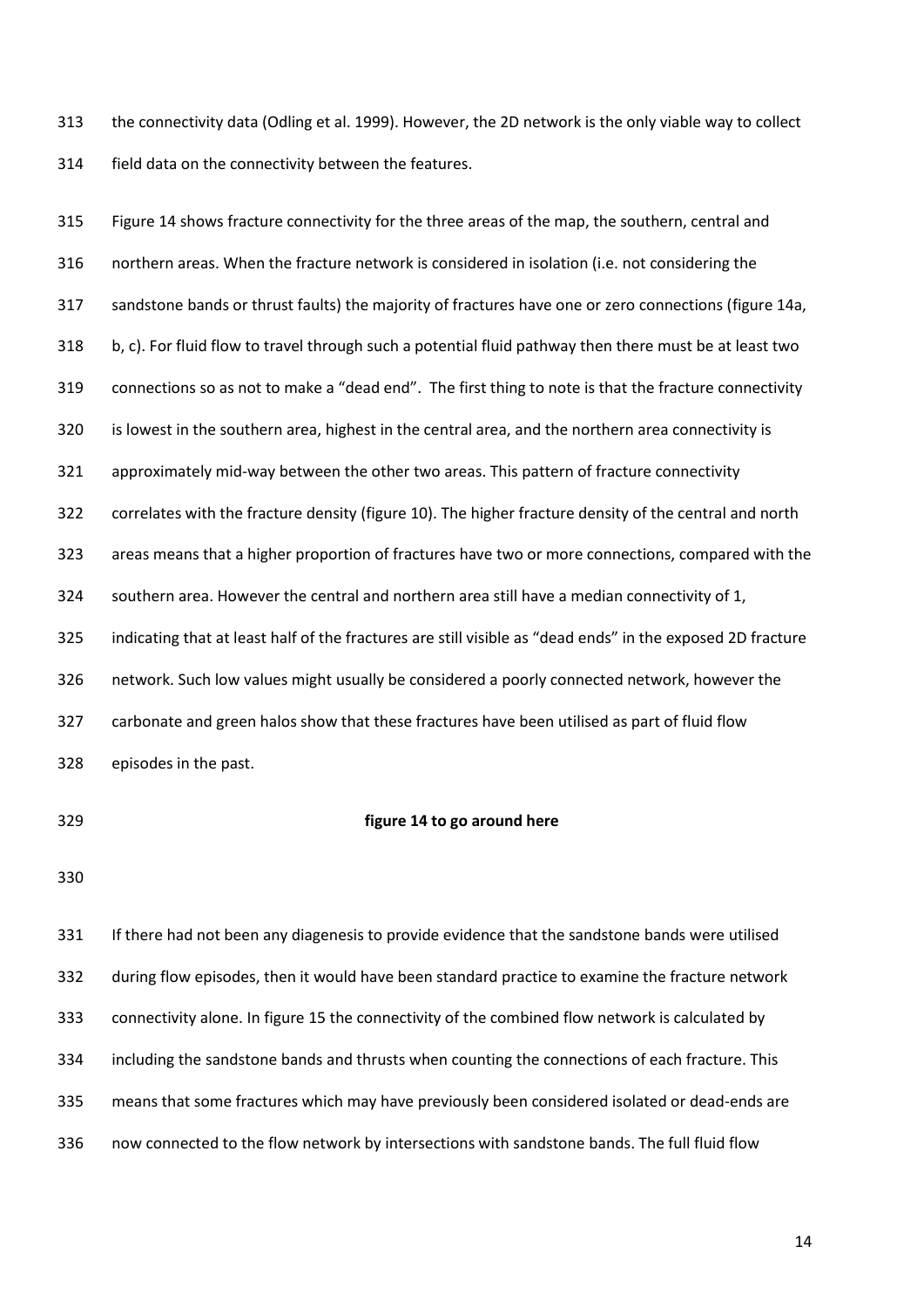network (fractures and bands) for the earlier carbonate-depositing fluid flow episode (figure 14) has higher connectivity than when considering the fracture network alone. This enhanced connectivity is shown by the lower proportion of fractures with zero or one connection. A similar pattern is seen for the fractures and bands in the later "green" fluid flow episode (figure 14 b). This indicates that the sandstone bands are connecting otherwise isolated fractures. The full network has a median number of connections per fracture of 2 in each area (figure 15) compared to the fractures alone (figure 15). It is also worth noting that even in the southern area, where fracture density is low, the influence of the sandstone bands is enough to triple the upper quartile number of connections per fracture.

## **figure 15 to go around here**

# **6. Discussion**

 **6.1 How has the network connectivity influenced fluid flow through the shale over time?**  The bulk permeability properties of the shale will have been strongly influenced by the connectivity of the permeable features during the geological history of the shale. An increase in average fracture connectivity, due to fracture initiation or propagation would increase the likelihood of complete fracture pathways forming which transverse the shale layer. Conversely, should a key network connection close then the unit could return to more sealing behaviour. In the field example presented in this paper, the main fault could be considered such a key connection. If the main fault were closed to fluid flow (for instance by diagenesis), but other pathways remained open, then the shale would not become a seal despite a likely significant drop in overall bulk permeability. Examining the differences between the two fluid flow networks captured in this outcrop provides valuable insights into the hydraulic history of this shale. Initially after deposition and burial, the shale formation would have had very low porosity [\(Aplin and](#page-20-0) 

[Macquaker 2011\)](#page-20-0) and therefore low permeability (Yang and Aplin 2007, Armitage et al. 2011). Prior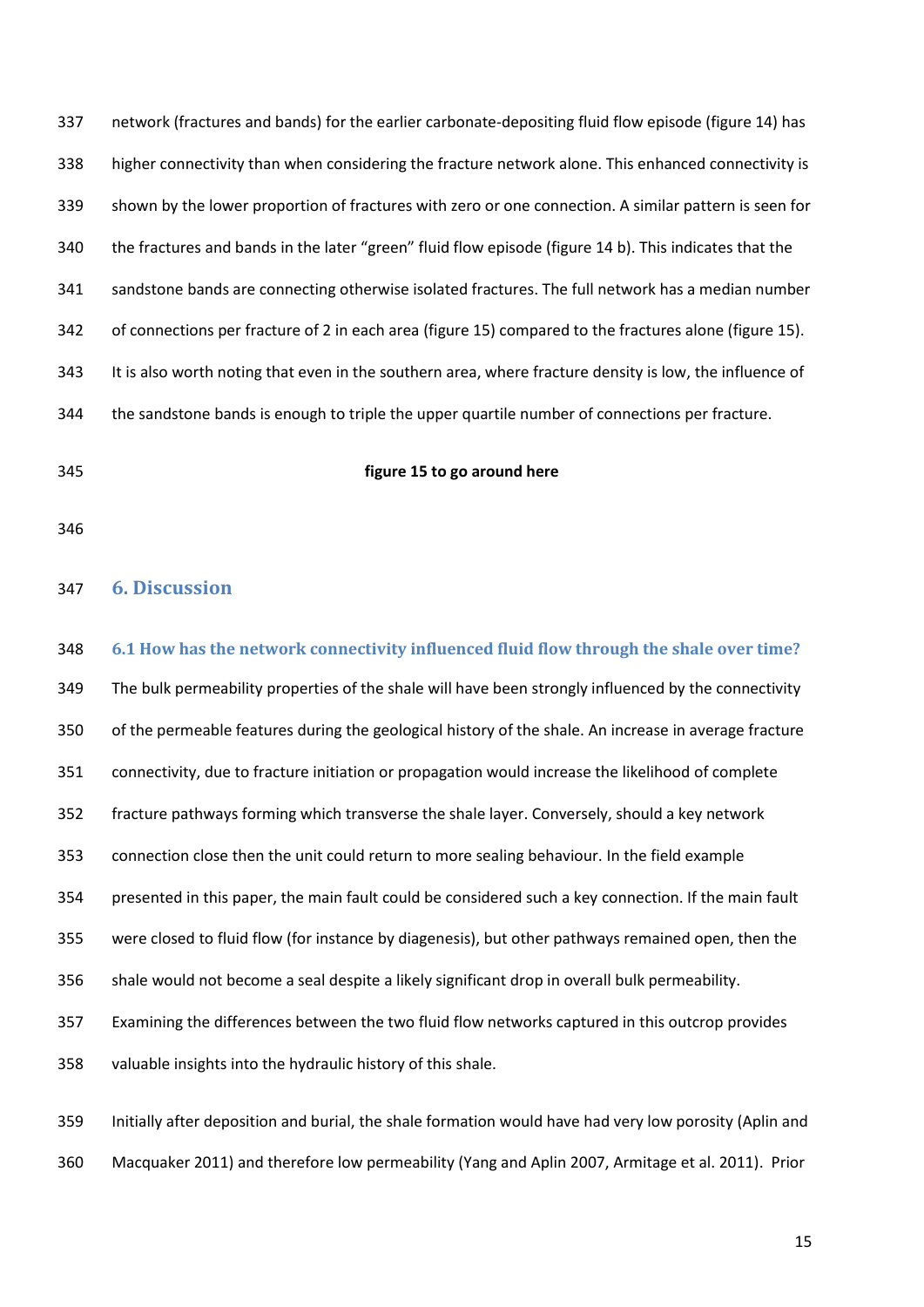to any fracturing of the rock, there would have been no hydraulic connectivity between the sandstone bands except for via the rare sandstone injectites. The first deformation features are the folding and bedding-parallel thrust faults. The folding resulted in the exposed Whitehouse Formation having sub-vertical dip. No fold-related fracturing was recorded by Ingham (1978) or by this study so new connections between sandstone bands may not have formed at this stage. The thrust faults are related to the Whitehouse Shore Thrust Fault which dips to the north-west (figure 2). During this tectonic event, the thrust faults may have become critically stressed (Barton et al. 1995) and could have provided potential fluid flow pathways between any sandstone band that was intersected and offset.

 The next stage of deformation was the formation of the sub-seismic scale strike-slip faults (Ingham 1978). These faults and related fractures are well orientated to intersect with many of the sandstone bands. These intersections, and the fact that the fractures tend to be relatively large features cutting through much of the shale, formed a well-connected network. This network was then exploited during the first fluid episode which left evidence of carbonate precipitation. However this carbonate precipitation, or other possible effects such as stress changes, subsequently acted to close many of these larger faults and fractures such that for the second fluid flow episode, which created the green halos, there were fewer large features contributing to the fluid flow network. This effect is particularly strong in the Northern Area of the field site, where the density of fractures contributing to the fluid flow network decreases dramatically between the two fluid flow episodes (figure 10); although some fractures did remain open during both fluid flow episodes (figure 15 b). Conversely, the central area maintained high fracture density between the fluid flow episodes, this may be due to the closely spaced main fault and splay fault (figure 9). Such fault interaction areas have previously been recorded as having enhanced fluid flow rates caused by high fracture density (Curewitz and Karson 1997, Gartrell et al. 2004, Ligtenberg 2005), including in some shale gas reservoirs (Gale et al. 2007).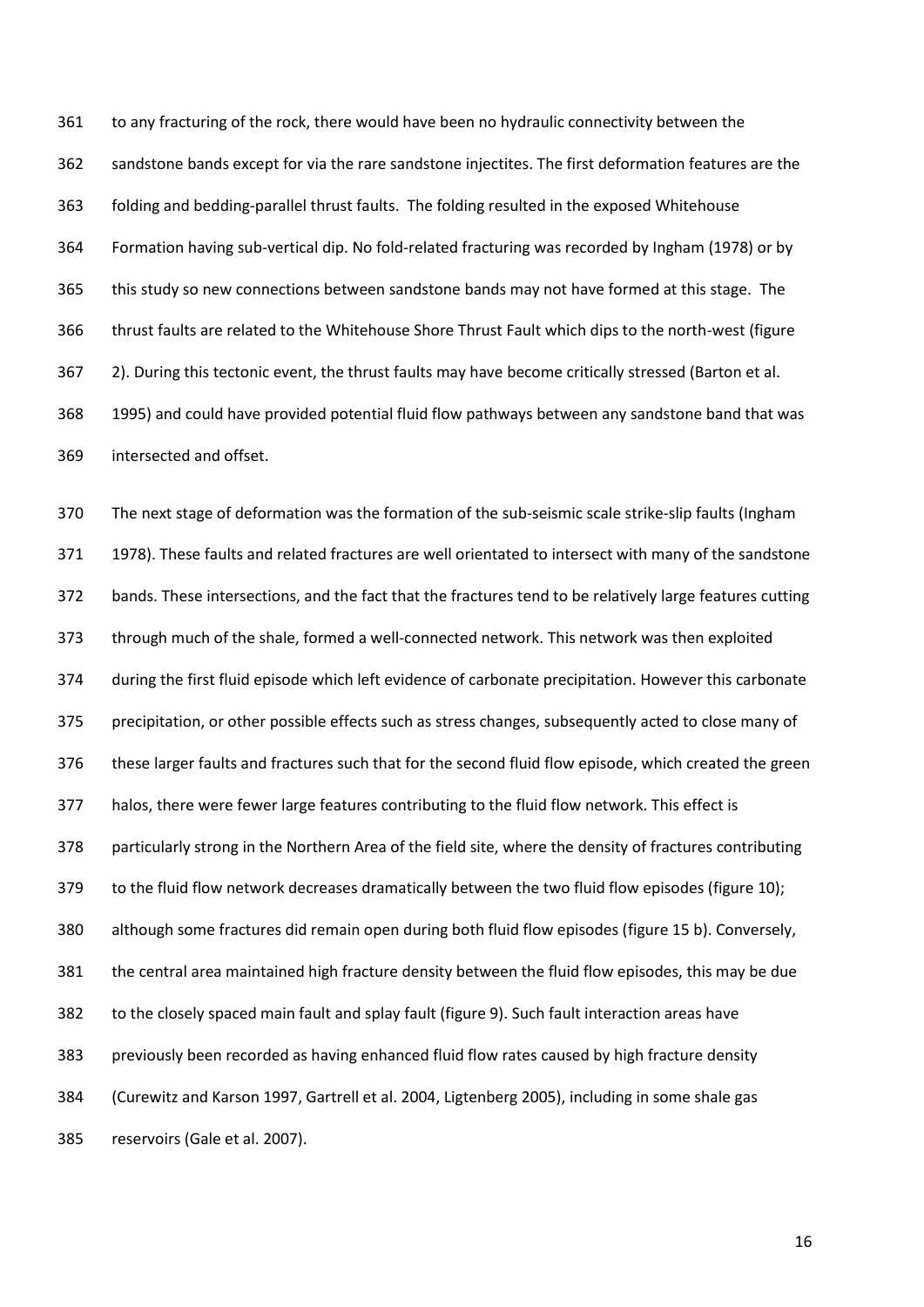The significant drop in the number of conductive fractures of the Northern Area in the time between the two fluid flow episodes would normally be expected to cause a decrease in connectivity (Harris et al. 2003, Berkowitz 2005); particularly when compared to the central area which did not experience a significant drop in fracture density. However, despite the closure of the longer fractures after the first carbonate depositing flow episode, flow network connectivity was maintained because of the influence of the sandstone bands (figure 15) and the propagation of new fractures (figure 11 e). Although the flow network through the shale would now be more tortuous due to the interconnectivity required between the fractures and sandstone bands. Since the bands are perpendicular to the fractures, the result is a very well connected network for flow, and this unit did not behave as a seal. However, if only fractures had been considered, the density of open fractures would not have been enough to form connected networks through the shale, and the unit wrongly classified as sealing. In a sense, these high permeability sandstones are analogous to thief zones within seals or high permeability streaks observed in reservoir rocks (Felsenthal and Gangle 1975).

## **6.2 The distribution of the sandstone bands**

 Prediction of risks and opportunities remains the goal of much applied geoscience during hydrocarbon or geothermal exploration. The statistically constrained relationships (figures 5, 10, and 13) of the fluid-flow features indicate that such combined sedimentary-structural networks could be predictable.

 Naturally, during any exploration a well-exposed outcrop will not be present, so it is important to ask how many of these features would have been picked up in wireline logs. From discussion with industry the limit of high resolution wireline logging is 5mm. Most of the sandstone bands are below this thickness and would therefore not be detected in an exploration setting; 82% of the sandstone bands with green halos had thicknesses below 5mm, whereas 78% of the bands with no halo (i.e. not connected to the network) had thicknesses below 5mm. There are no significant differences in ratio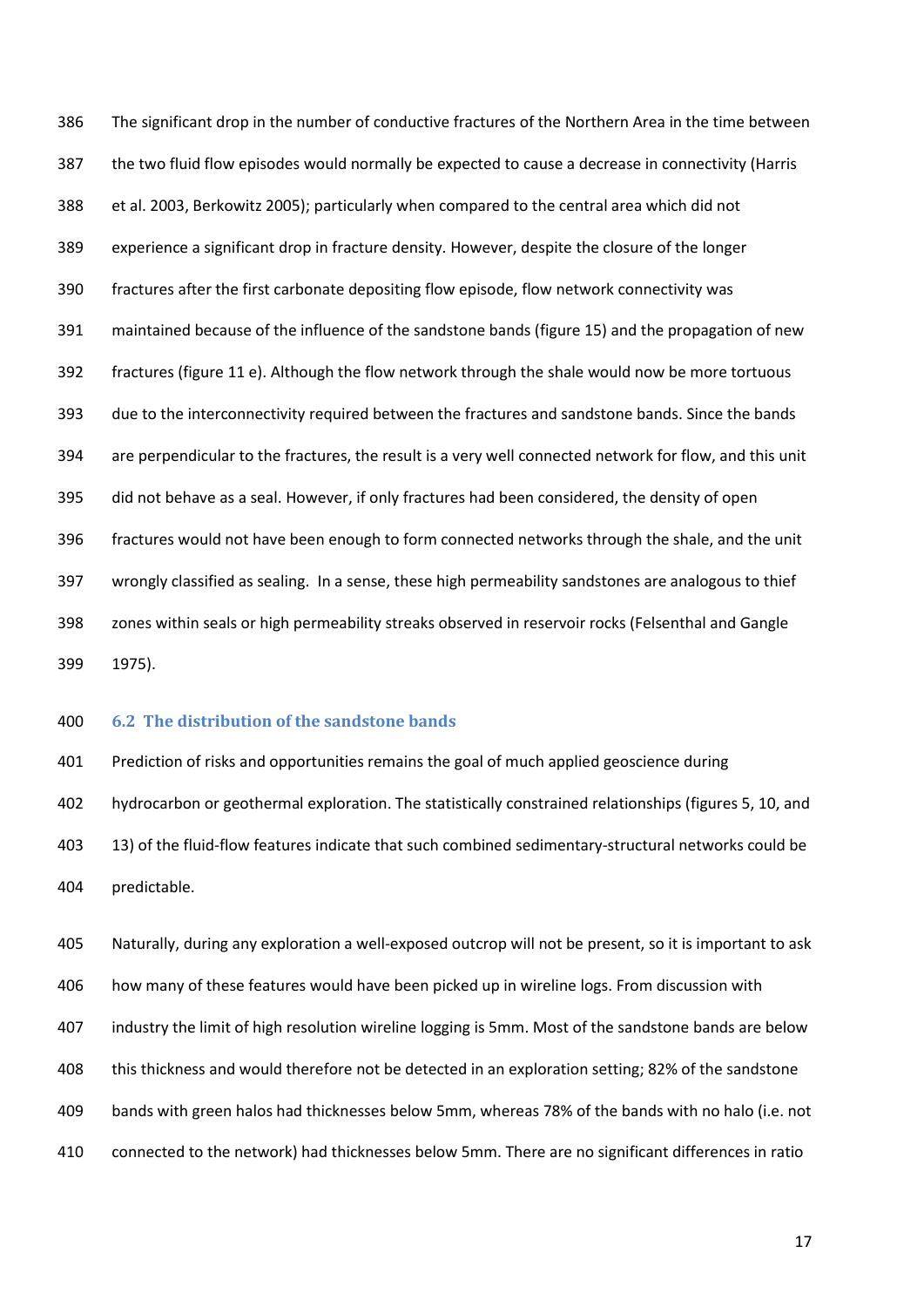411 of number bands with green halos to those without, above or below this 5mm threshold, indicating that thickness is not key factor for fluid flow. Given the key role that the sandstone bands have within the flow network, it would be desirable to be able to be able to predict the thickness and 414 spatial distribution of the bands with the greatest lateral extent, since these may be below detection threshold. Figure 5 showed that there is a relationship between the thicker and thinner bands in this study, but does this relationship hold for much thicker bands (e.g. >10cm)?

 Studies of thicker turbidites (>10cm thickness) in submarine fan depositional systems report thickness-frequency distributions that are exponential (Sinclair and Cowie 2003), log-normal (Talling 2001) or power law (Hiscott et al. 1992) and that these distributions may be site specific. A complicated range of factors affect thickness distributions, such as location within depositional setting and magnitude of triggering event (Carlson and [Grotzinger 2001\)](#page-22-0). The variations in thickness distribution have also been attributed to channelised vs nonchannelised material flows resulting from depositional topography [\(Carlson and Grotzinger 2001\)](#page-22-0) and to buoyancy changes as the turbidity current "thins" during transport and deposition (Pritchard and Gladstone 2009). Log- normal distributions have been attributed to under-sampling of thin beds, although Talling (2001) disputed whether this is due to under-sampling or a true reflection of material deposition.

 The data presented in this study, in combination with those of Sinclair and Cowie (2003) suggest that the distribution of turbidite thickness within an individual turbidite sequence is well modelled by an exponential distribution. However, clearly, the parameter values that govern the exponential distribution vary. This is to be expected; for example, the statistics of turbidites triggered by floods are likely to vary between locations with differing climates, whereas the statistics of turbidites triggered by earthquakes will vary based on the earthquake magnitude-frequency distribution of proximal faults. Further, at a given site, turbidite thickness will decrease with increasing distance from the turbidite source (i.e. toward the edge of the fan). While a relatively small amount of studies have been conducted on the thickness of proximal and distal turbidites, even fewer have been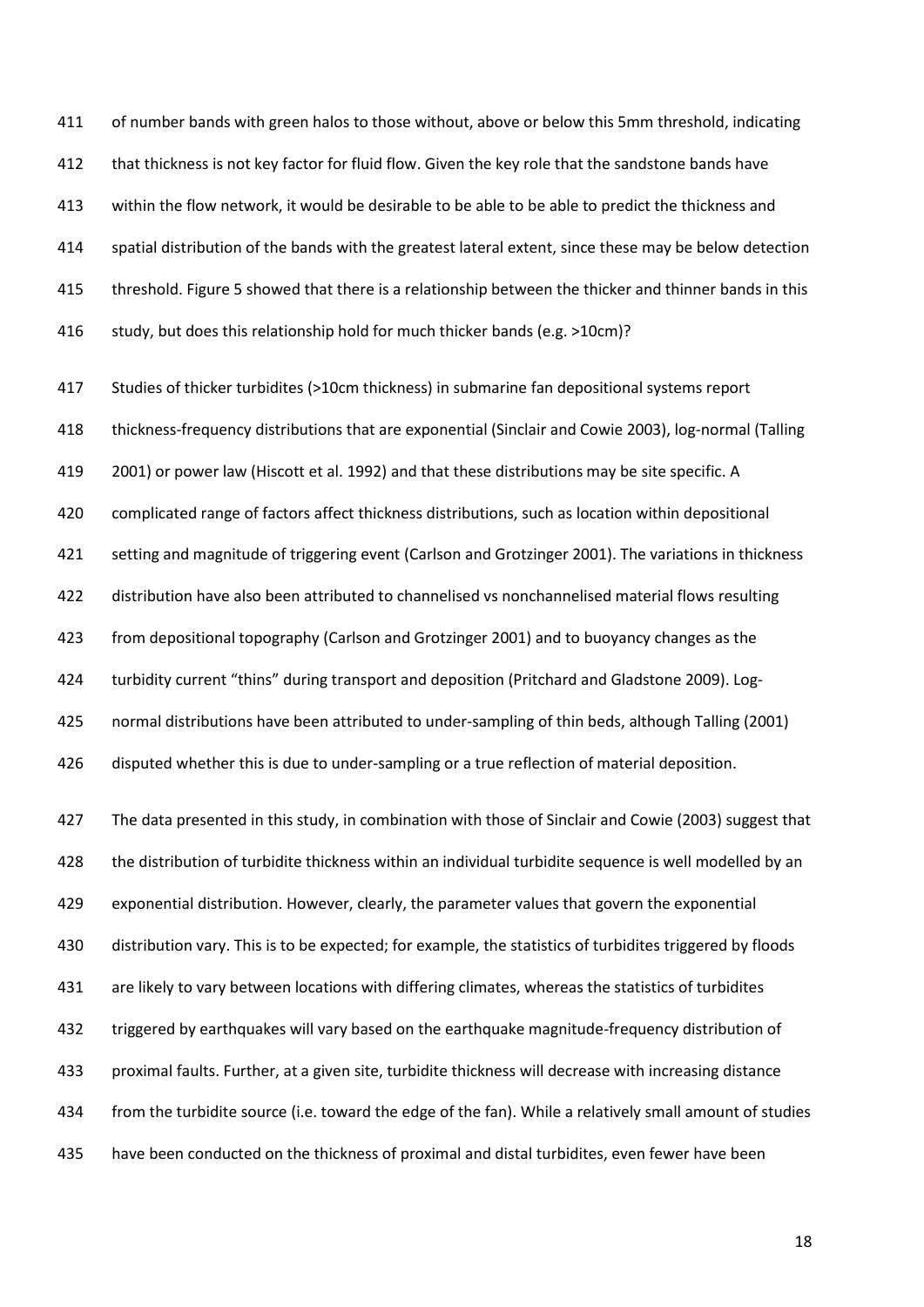published on turbidite thickness as a function of their lateral extent. To predict sandstone band thickness and spacing distributions in a turbidite sequence, not only should more data be collected from multiple outcrops (ideally including exposures both parallel and perpendicular to bedding) but these data should be pooled to develop generalisable statistical models based on turbidite triggering mechanism and location within the turbidite fan.

## **figure 16 to go around here**

**6.3 Modelling approach for such small scale fluid flow networks.**

 Discrete fracture network (DFN) modelling would be a typical solution to further investigate such a sedimentary-structural flow network. It is beyond the scope of this current paper to produce a DFN model but the observations and data can inform how a DFN model could be constructed. This field study effectively presents a 2D window into the natural complicated 3D system, which would be modelled in a DFN. The observations made from the 2D outcrop, such as the central zone of high fracture connectivity surrounded by closely spaced faults, would be used to directly inform a modelled 3D network.

 The sandstone bands would be added into the DFN as a 'fracture set'. The set up of this hypothetical DFN requires statistics that characterised the 'real' fracture/joint sets as well as an extra set that represent the sandstone band statistics. Data on such sandstone bands could be determined from image logs. Thinner band distribution is related to the seismic-scale beds (stats as discussed in paper) but attention paid to the source mechanism and basin topography (Sinclair and Cowie 2003), turbidite sources, such as fault movement (e.g. Goldfinger et al. 2007) or storm events (e.g. Malamud and Turcotte 2006, Gorsline et al. 2000). The joint frequency could be inferred from shale bed thickness and fracture frequencies, location and orientation of seismic scale faults (e.g Bonnet et al. 2001, Manzocchi et al. 2009).

 These sedimentary and structural statistical distributions would then provide a basis to statistically populate a DFN style model, used to characterise bulk permeability properties of the unit. The field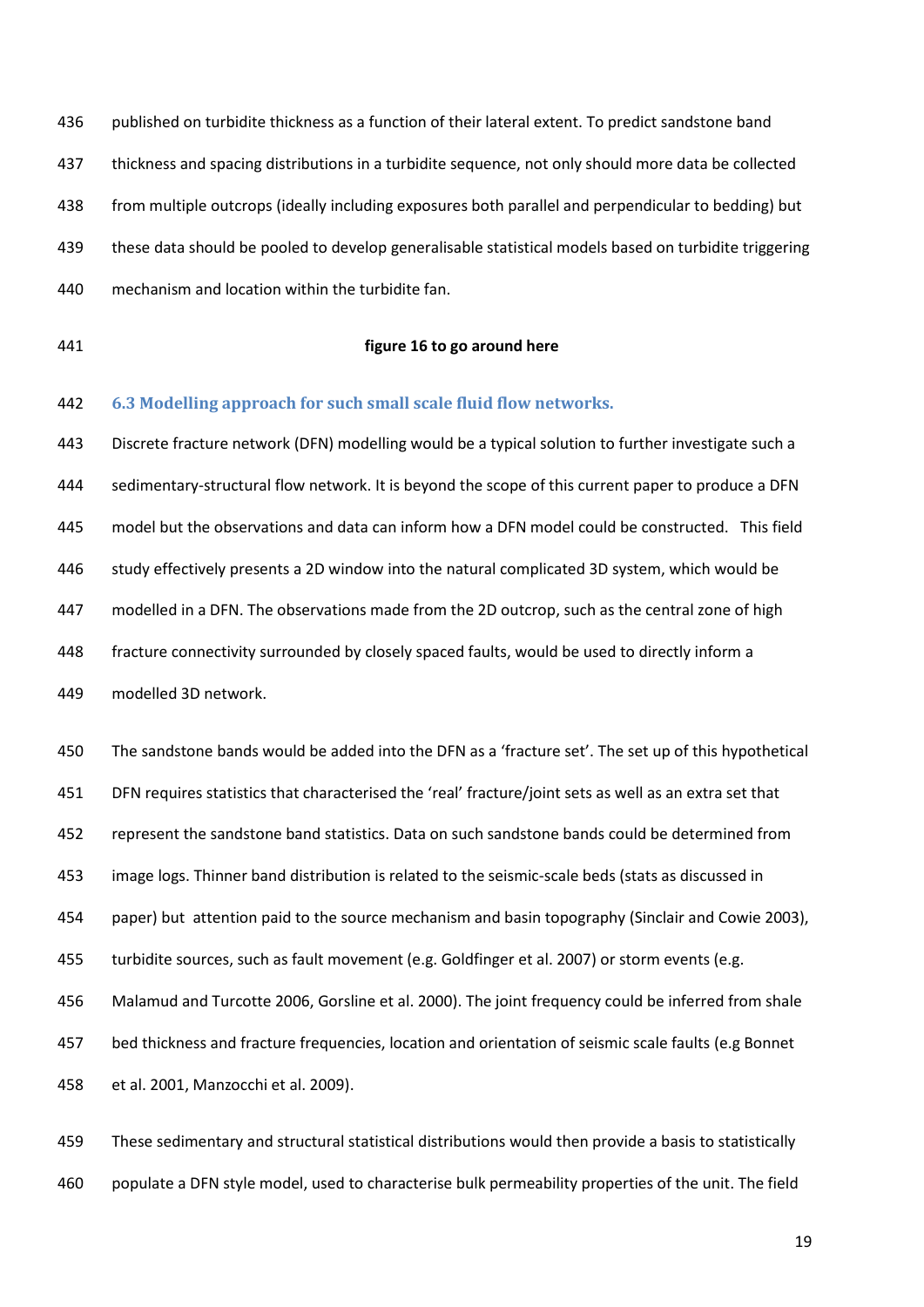observations in this paper are a vital scale-bridge between core data (which does not give bulk rock properties) and seismic data (which cannot detect small but important network features) to inform how features in such networks interact to create fluid flow systems.

# **7. Conclusions**

 Mineral precipitation and diagenetic alteration has allowed tracing of pathways of palaeo-fluid flow episodes in the Myoch Formation at Girvan, Scotland. Such fluid flow is expected to be confined to 468 the fracture networks within such low permeability rock. This study demonstrates that very thin (<1 cm) and relatively poorly connected sandstone layers can act to enhance the fracture connectivity. If these sandstone bands played link otherwise isolated fractures, the bands would have played a crucial role in creating a connected network for fluid flow through the shale. The otherwise poorly connected fractures would not have been able to host such fluid flow without these sandstone bands alone. It is possible that such sedimentary structures in shales may be one route to forming sweet spots in shale gas reservoirs.

 Sampling of such thin sandstone bands is confounded by their low thickness (below the resolution of wireline logging tools) and poor outcrop exposure, there is also a relative paucity of data on such 477 thin layers. However the thin sandstone bands which are below the thickness of resolution show statistical distributions related to the thicker (>5mm) detectable bands in this study .

 Although such fine-scale combined structural-sedimentary flow networks may seem too complex to realistically develop useful prediction methods, the observations in this paper suggest each of the important statistical properties of such fluid flow networks could be constrained, improving prediction of seal and fluid flow behaviour in similar settings.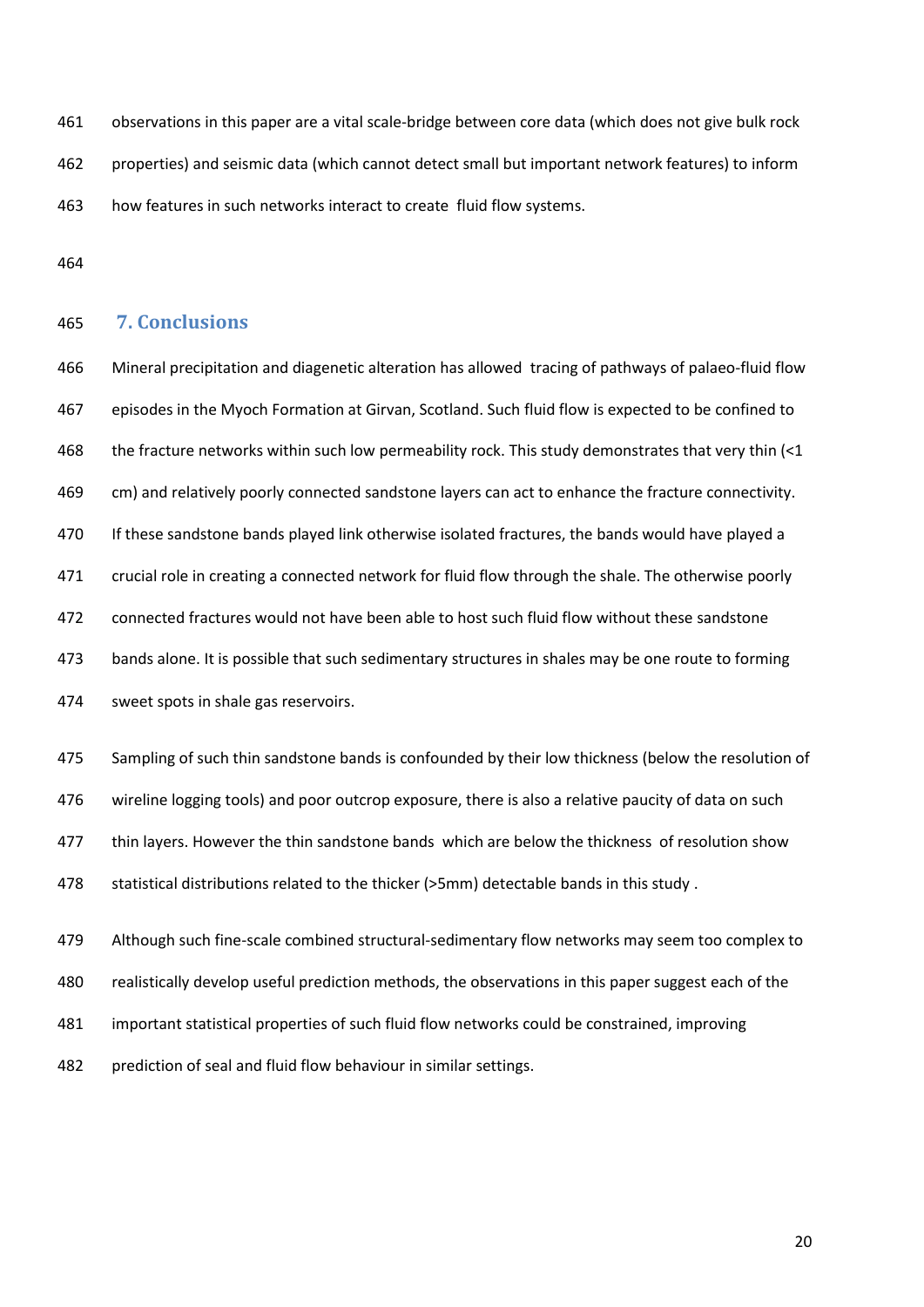## **8. References**

- Allmendinger, R. W., N. Cardozo and D. M. Fisher (2011). Structural Geology Algorithms: Vectors and 485 Tensors, Cambridge University Press.
- <span id="page-20-0"></span>Aplin, A. C. and J. H. Macquaker. 2011, Mudstone diversity: Origin and implications for source, seal,
- and reservoir properties in petroleum systems, AAPG bulletin, v. 95, p. 2031-2059.

- Aplin, A.C., Fleet, A.J. and Macquaker, J.H., 1999. Muds and mudstones: Physical and fluid-flow
- 490 properties: Geological Society of London, Special Publications, v. 158, p.1-8, doi[:10.1016/s0278-](http://dx.doi.org/10.1016/s0278-4343%2800%2900098-4)
- [4343\(00\)00098-4 .](http://dx.doi.org/10.1016/s0278-4343%2800%2900098-4)

- Armitage, P., D. Faulkner, R. Worden, A. Aplin, A. Butcher and J. Iliffe, 2011, Experimental
- measurement of, and controls on, permeability and permeability anisotropy of caprocks from the
- CO2 storage project at the Krechba Field, Algeria: Journal of Geophysical Research: Solid Earth, v.
- 116, p. 1978-2012, doi[:10.1029/2011jb008385](http://dx.doi.org/10.1029/2011jb008385)
- Barton, C.A., Zoback, M.D. and Moos, D., 1995. Fluid flow along potentially active faults in crystalline
- rock. *Geology*, *23*, pp.683-686, doi: 10.1130/0091-7613(1995)023
- Basilici, G., 1997, Sedimentary facies in an extensional and deep-lacustrine depositional system: the
- Pliocene Tiberino Basin, Central Italy: Sedimentary Geology, v. 109, p. 73-94, doi: [10.1016/s0037-](http://dx.doi.org/10.1016/s0037-0738%2896%2900056-5)
- [0738\(96\)00056-5.](http://dx.doi.org/10.1016/s0037-0738%2896%2900056-5)

- Berkowitz, B., 1995, Analysis of fracture network connectivity using percolation theory:
- Mathematical Geology, v. 27, p. 467-483, doi[:10.1007/bf02084422.](http://dx.doi.org/10.1007/bf02084422)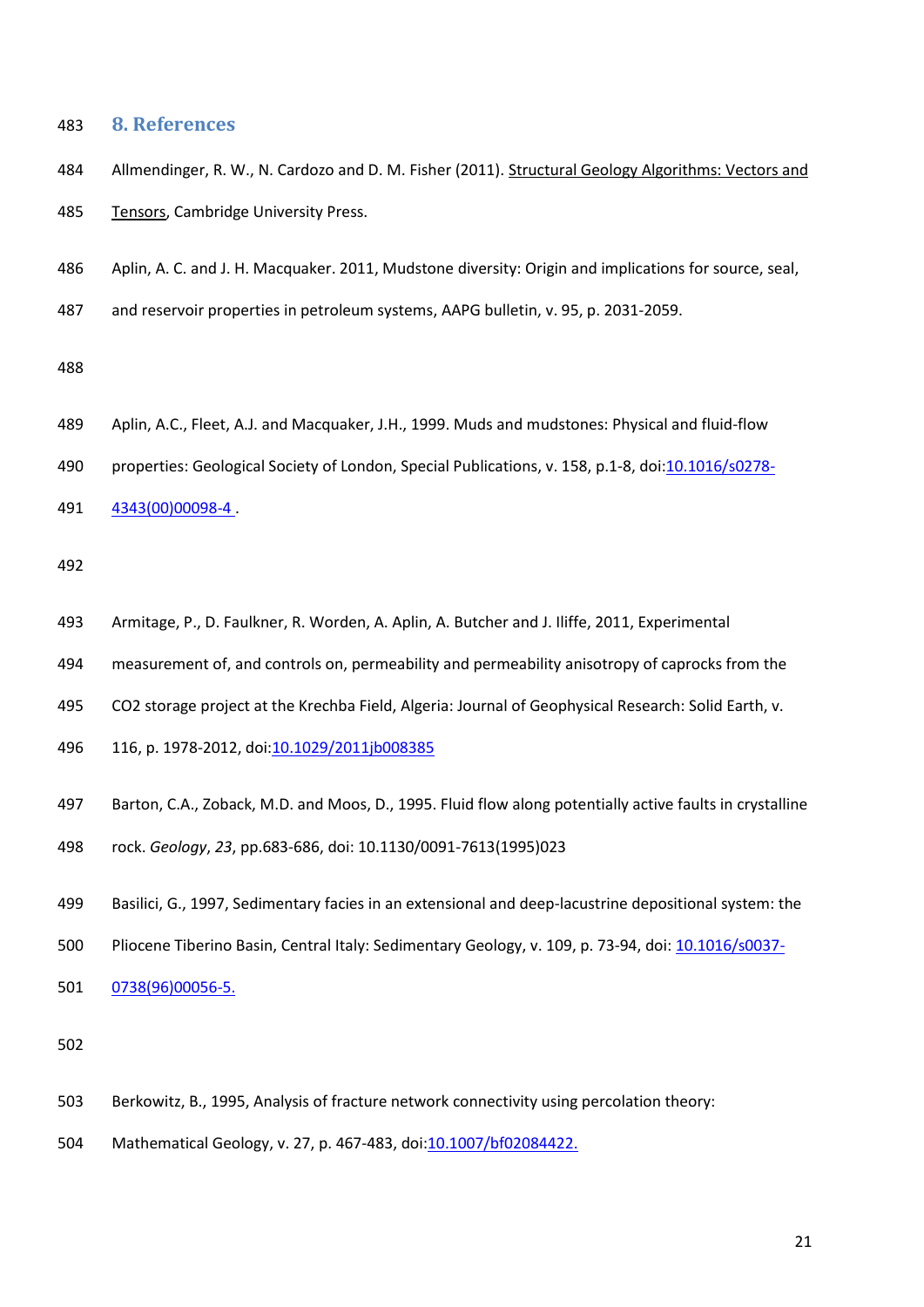| 506 | Bolton, A.J., A.J. Maltman, and Q. and Fisher, 2000, Anisotropic permeability and bimodal pore-size  |  |  |  |
|-----|------------------------------------------------------------------------------------------------------|--|--|--|
| 507 | distributions of fine-grained marine sediments: Marine and Petroleum Geology, v. 17, p.657-672,      |  |  |  |
| 508 | doi:10.1016/s0264-8172(00)00019-2                                                                    |  |  |  |
| 509 |                                                                                                      |  |  |  |
| 510 | Bonnet, E., O. Bour, N.E. Odling, P. Davy, I. Main, P. Cowie, and B. Berkowitz, 2001, Scaling of     |  |  |  |
| 511 | fracture systems in geological media: Reviews of geophysics, v. 39, p. 347-383,                      |  |  |  |
| 512 | doi:10.1029/1999rg000074.                                                                            |  |  |  |
| 513 |                                                                                                      |  |  |  |
| 514 | Borradaile, G.J., A. MacKenzie, E. and Jensen, 1991, A study of colour changes in purple-green slate |  |  |  |
| 515 | by petrological and rock-magnetic methods: Tectonophysics, v. 200, p.157-172, doi: 10.1016/0040-     |  |  |  |
| 516 | 1951(91)90012-h.                                                                                     |  |  |  |
| 517 |                                                                                                      |  |  |  |
| 518 | Bouma, A.H., P. H. Kuenen, F. P. and Shepard, 1962, Sedimentology of some flysch deposits: a         |  |  |  |
| 519 | graphic approach to facies interpretation: v. 168, Amsterdam: Elsevier.                              |  |  |  |
| 520 |                                                                                                      |  |  |  |
| 521 | Burnside, N.M., Z. K. Shipton, B. Dockrill, and R. M. Ellam, 2013, Man-made versus natural CO2       |  |  |  |
| 522 | leakage: A 400 ky history of an analogue for engineered geological storage of CO2: Geology, v. 41,   |  |  |  |
| 523 | p.471-474, doi:10.1130/g33738.1.                                                                     |  |  |  |
| 524 |                                                                                                      |  |  |  |
| 525 | Cardozo, N., and R. W. Allmendinger, 2013, Spherical projections with OSXStereonet: Computers &      |  |  |  |
| 526 | Geosciences, v. 51, p. 193-205. doi:10.1016/j.cageo.2012.07.021.                                     |  |  |  |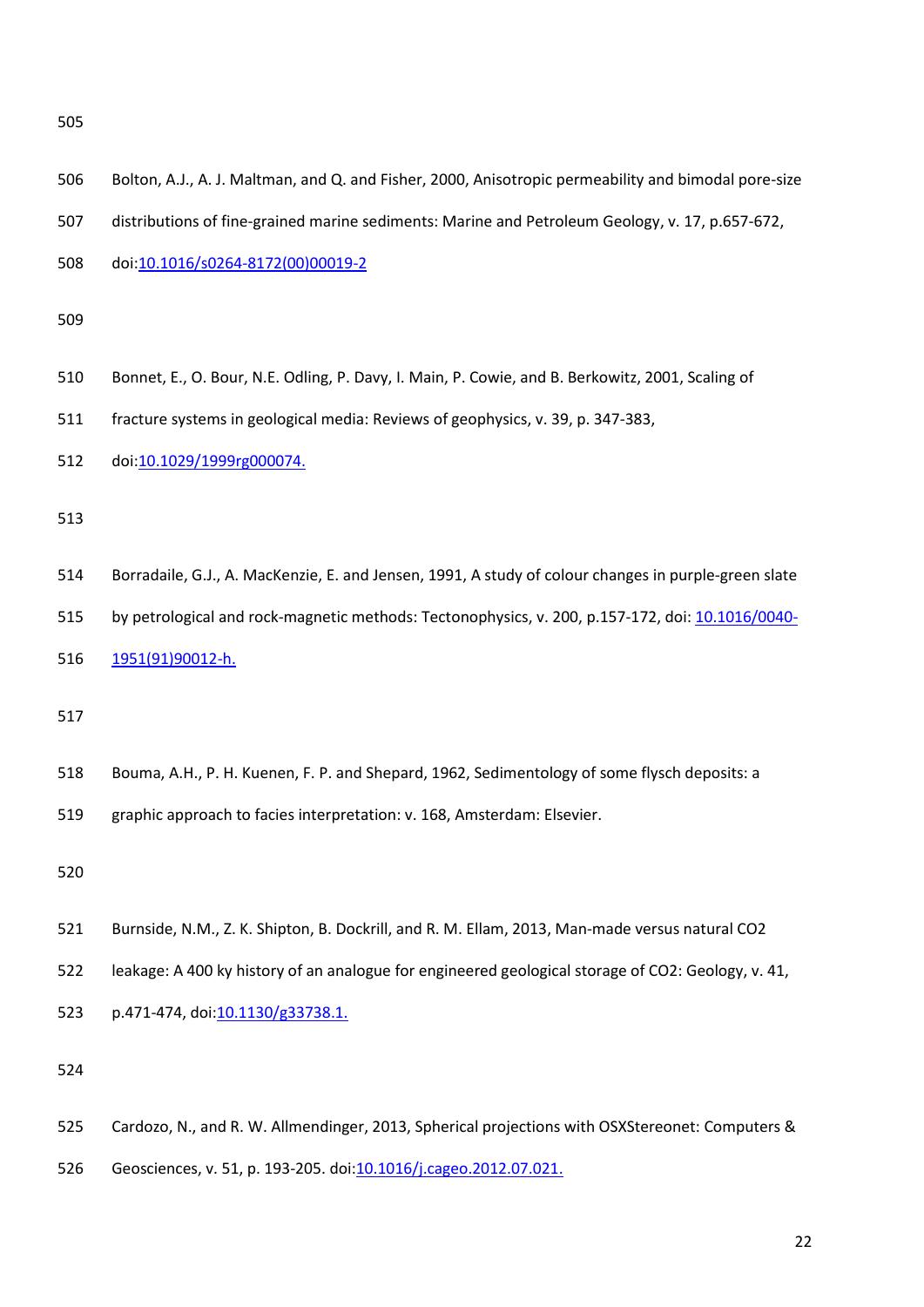<span id="page-22-0"></span>

| 528 | Carlson, J. and J. Grotzinger, 2001, Submarine fan environment inferred from turbidite thickness       |
|-----|--------------------------------------------------------------------------------------------------------|
| 529 | distributions: Sedimentology, v. 48, p. 1331-1351, doi:10.1046/j.1365-3091.2001.00426.x.               |
| 530 |                                                                                                        |
| 531 | Cartwright, J., M. Huuse, and A. Aplin, 2007, Seal bypass systems: AAPG bulletin, v. 91, p. 1141-1166. |
| 532 |                                                                                                        |
| 533 | Curewitz, D., and J. A. Karson, 1997, Structural settings of hydrothermal outflow: Fracture            |
| 534 | permeability maintained by fault propagation and interaction: Journal of Volcanology and               |
| 535 | Geothermal Research, v. 79, p. 149-168. doi:10.1016/s0377-0273(97)00027-9.                             |
| 536 |                                                                                                        |
| 537 | Crimes, T.P., 1973, From limestones to distal turbidites: a facies and trace fossil analysis in the    |
| 538 | Zumaya flysch (Paleocene-Eocene), North Spain: Sedimentology, v. 20, p.105-131,                        |
| 539 | doi:10.1111/j.1365-3091.1973.tb01609.x.                                                                |
| 540 |                                                                                                        |
| 541 | Davatzes, N.C., and A. Aydin, 2003, Overprinting faulting mechanisms in high porosity sandstones of    |
| 542 | SE Utah: Journal of Structural Geology, v. 25, p. 1795-1813, doi:10.1016/s0191-8141(03)00043-9.        |
| 543 |                                                                                                        |
| 544 | Dewhurst, D. N., and A. F. Siggins, 2006, Impact of fabric, microcracks and stress field on shale      |
| 545 | anisotropy: Geophysical Journal International, v. 165, p.135-148, doi:10.1111/j.1365-                  |
| 546 | 246x.2006.02834.x.                                                                                     |
| 547 |                                                                                                        |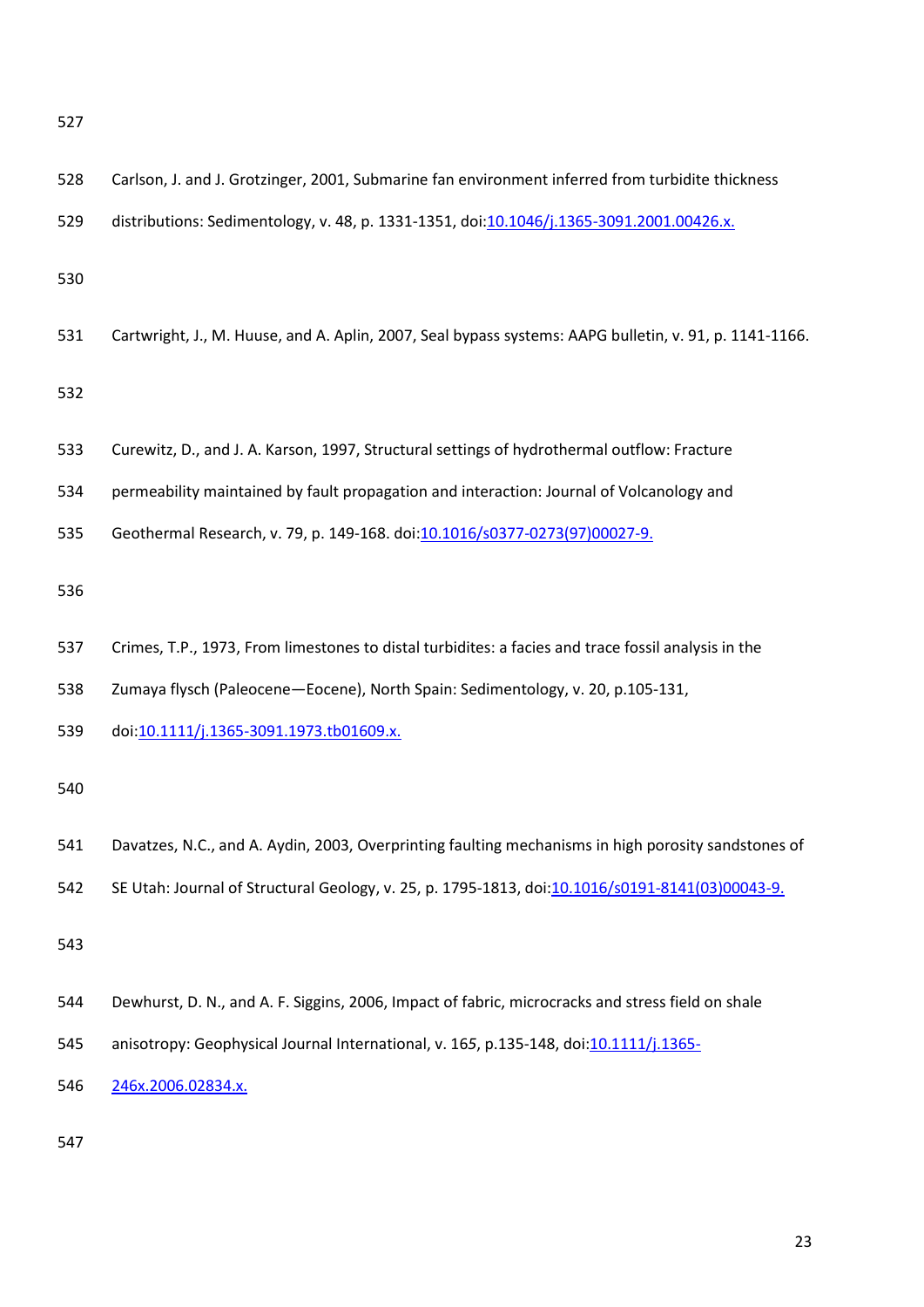| 548 | Dockrill, B., and Z. K. Shipton, 2010, Structural controls on leakage from a natural CO 2 geologic       |  |  |
|-----|----------------------------------------------------------------------------------------------------------|--|--|
| 549 | storage site: Central Utah, USA: Journal of Structural Geology, v. 32, p. 1768-1782,                     |  |  |
| 550 | doi:10.1016/j.jsg.2010.01.007.                                                                           |  |  |
| 551 |                                                                                                          |  |  |
| 552 | Eichhubl, P., P. S. D'Onfro, A. Aydin, J. Waters, and D. K. McCarty, 2005, Structure, petrophysics, and  |  |  |
| 553 | diagenesis of shale entrained along a normal fault at Black Diamond Mines, California-Implications       |  |  |
| 554 | for fault seal: AAPG bulletin, v. 89, p.1113-1137, doi:10.1306/04220504099.                              |  |  |
| 555 |                                                                                                          |  |  |
| 556 | Eichhubl, P., N. C. Davatzes, and S. P. Becker, 2009, Structural and diagenetic control of fluid         |  |  |
| 557 | migration and cementation along the Moab fault, Utah: AAPG bulletin, v. 93, p. 653-681,                  |  |  |
| 558 | doi:10.1306/02180908080.                                                                                 |  |  |
| 559 | Evans, M.A., 1994. Joints and decollement zones in Middle Devonian shales: Evidence for multiple         |  |  |
| 560 | deformation events in the central Appalachian Plateau: Geological Society of America Bulletin, v.        |  |  |
| 561 | 106, p. 447-460, doi: 10.1130/0016-7606(1994)106<0447:jadczi>2.3.co;2                                    |  |  |
| 562 |                                                                                                          |  |  |
| 563 | Fairley, J. P., J. J. and Hinds, 2004, Rapid transport pathways for geothermal fluids in an active Great |  |  |
| 564 | Basin fault zone: Geology, v. 32, p. 825-828, doi:10.1130/g20617.1.                                      |  |  |
| 565 |                                                                                                          |  |  |
| 566 | Felsenthal, M., and F. J. Gangle, 1975, A Case Study of Thief Zones in a California Waterflood: Journal  |  |  |
| 567 | of Petroleum Technology, v. 27, p. 1385-1391, doi:10.2118/5363-pa.                                       |  |  |
| 568 |                                                                                                          |  |  |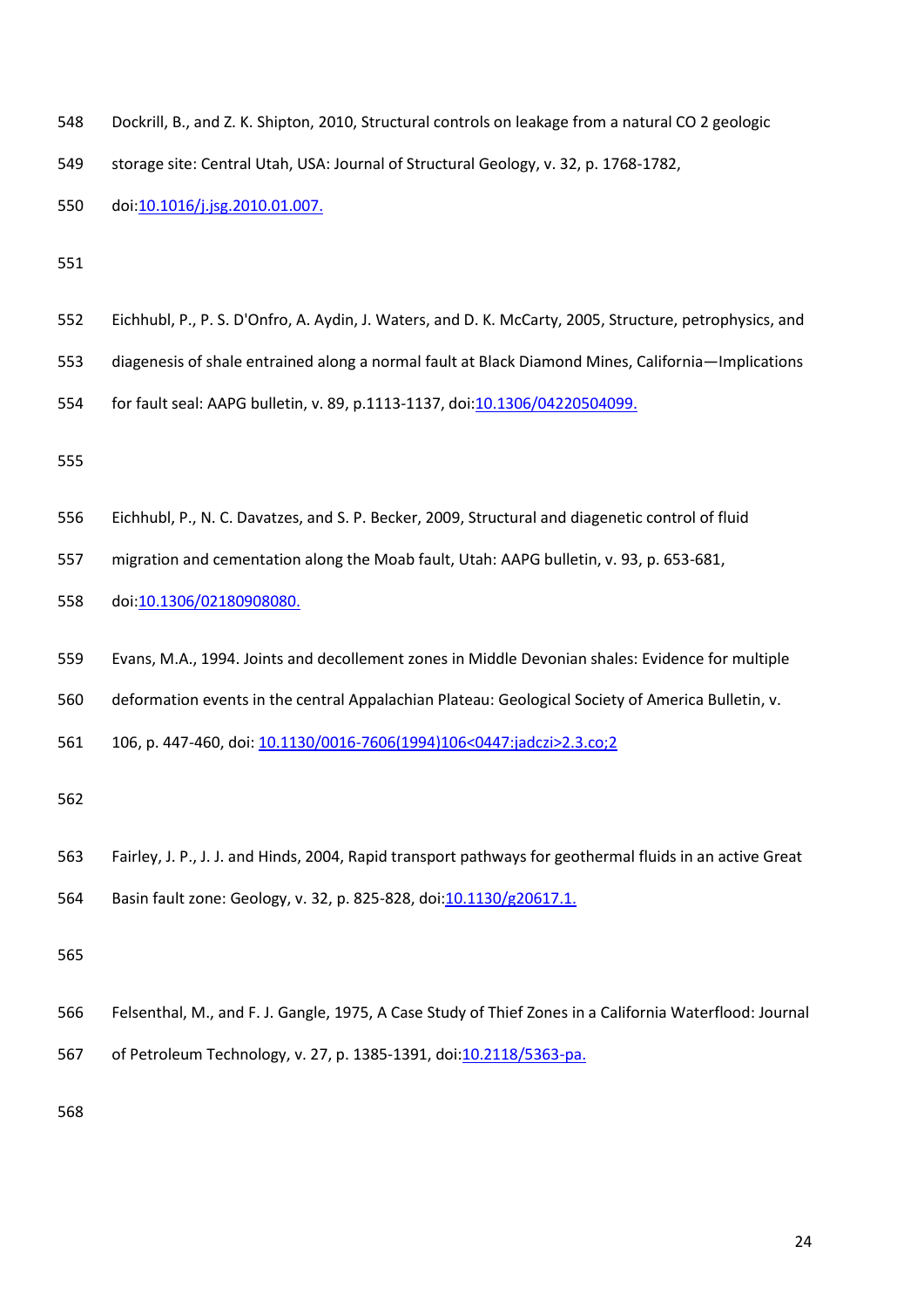|  |  |  |  | 569 Gale, J.F., S. E. Laubach, J. E. Olson, P. Eichhubl, and A. Fall, 2014, Natural fractures in shale: A review |
|--|--|--|--|------------------------------------------------------------------------------------------------------------------|
|--|--|--|--|------------------------------------------------------------------------------------------------------------------|

and new observations: AAPG bulletin, v. 98, p. 2165-2216, doi[:10.1306/08121413151.](http://dx.doi.org/10.1306/08121413151) 

- Gale, J.F., R. M. Reed, and J. Holder, 2007, Natural fractures in the Barnett Shale and their
- importance for hydraulic fracture treatments: AAPG bulletin, v. 91, p. 603-622,
- 574 doi:10.1306/11010606061.

- Gartrell, A., Y. Zhang, M. Lisk and D. Dewhurst, 2004, Fault intersections as critical hydrocarbon
- leakage zones: integrated field study and numerical modelling of an example from the Timor Sea,
- Australia: Marine and Petroleum Geology, v. 21, p. 1165-1179,
- 579 doi: 10.1016/j.marpetgeo. 2004. 08. 001.
- 
- Gaus, I., 2010, Role and impact of CO2–rock interactions during CO2 storage in sedimentary rocks:
- International journal of greenhouse gas control, v. 4, p. 73-89, doi[:10.1016/j.ijggc.2009.09.015.](http://dx.doi.org/10.1016/j.ijggc.2009.09.015)

- Glaser, K. S., C. K. Miller, G. M. Johnson, B. Toelle, R. L. Kleinberg, P. Miller, and W. D. Pennington,
- 2013, Seeking the sweet spot: reservoir and completion quality in organic shales. Oilfield Review, v.
- 586 25, p.16-29, doi: 10.3997/2214-4609.20143899.

- Goldfinger, C., A. E. Morey, C. H. Nelson, J. Gutiérrez-Pastor, J. E. Johnson, E. Karabanov, J. Chaytor,
- A. Eriksson, and S. S. Party, 2007, Rupture lengths and temporal history of significant earthquakes on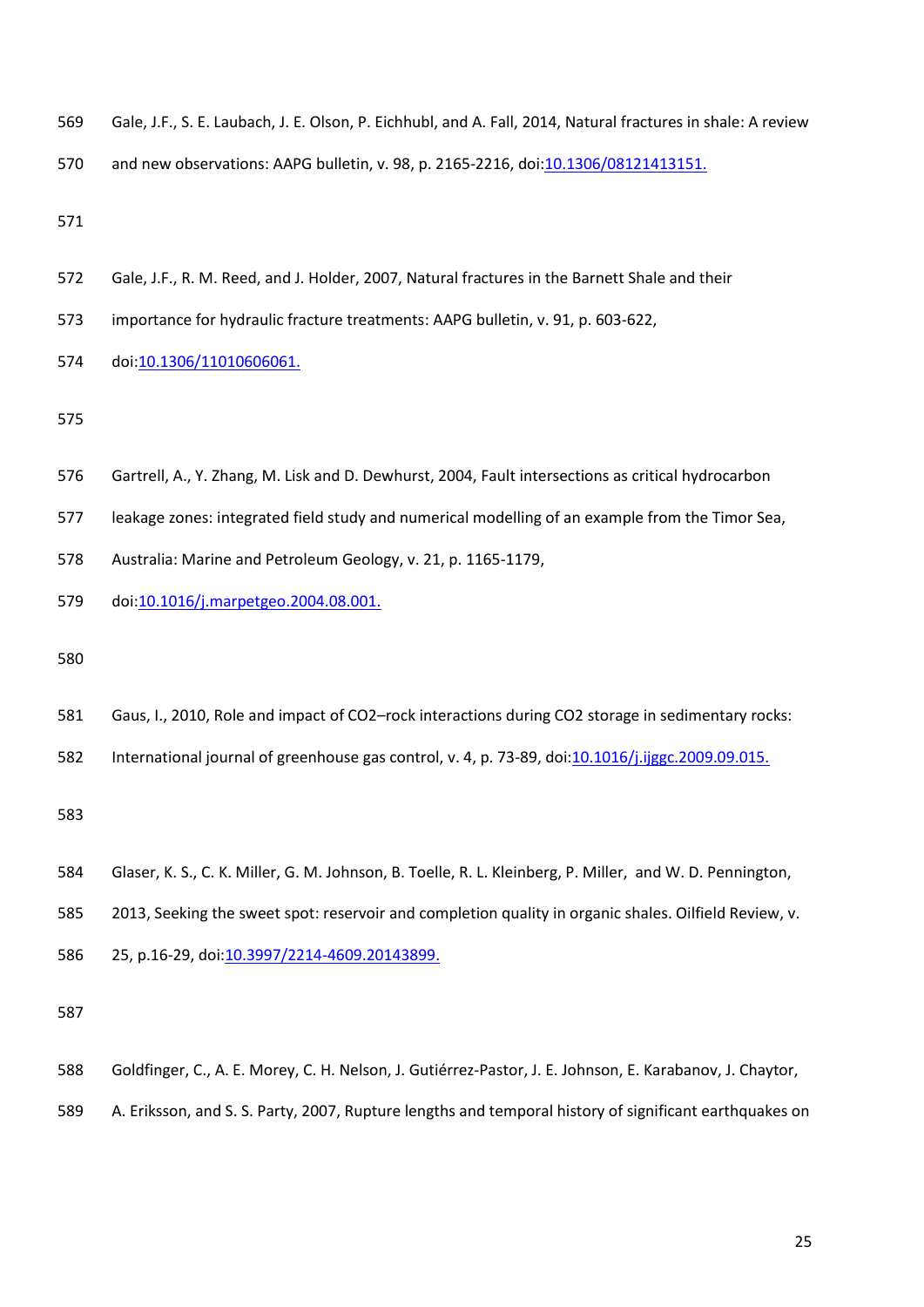| 590 | the offshore and north coast segments of the Northern San Andreas Fault based on turbidite                |  |  |  |
|-----|-----------------------------------------------------------------------------------------------------------|--|--|--|
| 591 | stratigraphy: Earth and Planetary Science Letters, v. 254, p. 9-27. doi:10.1016/j.epsl.2006.11.017.       |  |  |  |
| 592 |                                                                                                           |  |  |  |
| 593 | Gorsline, D.S., T. De Diego, and E. H. Nava-Sanchez, 2000, Seismically triggered turbidites in small      |  |  |  |
| 594 | margin basins: Alfonso Basin, western Gulf of California and Santa Monica Basin, California               |  |  |  |
| 595 | borderland: Sedimentary Geology, v. 135, p. 21-35, doi:10.1016/s0037-0738(00)00060-9.                     |  |  |  |
| 596 |                                                                                                           |  |  |  |
| 597 | Haney, M. M., R. Snieder, J. Sheiman, and S. Losh, 2005, A fault caught in the act of burping: CWP        |  |  |  |
| 598 | Scientific Report. v. 513. p. 219-223.                                                                    |  |  |  |
| 599 |                                                                                                           |  |  |  |
| 600 |                                                                                                           |  |  |  |
| 601 | Harris, S., E. McAllister, R. Knipe and N. Odling, 2003, Predicting the three-dimensional population      |  |  |  |
| 602 | characteristics of fault zones: a study using stochastic models: Journal of Structural Geology, v. 25, p. |  |  |  |
| 603 | 1281-1299, doi:10.1016/s0191-8141(02)00158-x.                                                             |  |  |  |
| 604 |                                                                                                           |  |  |  |
| 605 | Hubert, J.F., 1966, Sedimentary history of upper Ordovician geosynclinal rocks, Girvan, Scotland.         |  |  |  |
| 606 | Journal of Sedimentary Research, v. 36, p. 677-699, doi:10.1306/74d71541-2b21-11d7-                       |  |  |  |
| 607 | 8648000102c1865d.                                                                                         |  |  |  |
| 608 |                                                                                                           |  |  |  |
| 609 | Ince, D., 1984, Sedimentation and tectonism in the Middle Ordovician of the Girvan district, SW           |  |  |  |
| 610 | Scotland: Transactions of the Royal Society of Edinburgh: Earth Sciences, v. 75, p. 225-237,              |  |  |  |
| 611 | doi:10.1017/s0263593300013869.                                                                            |  |  |  |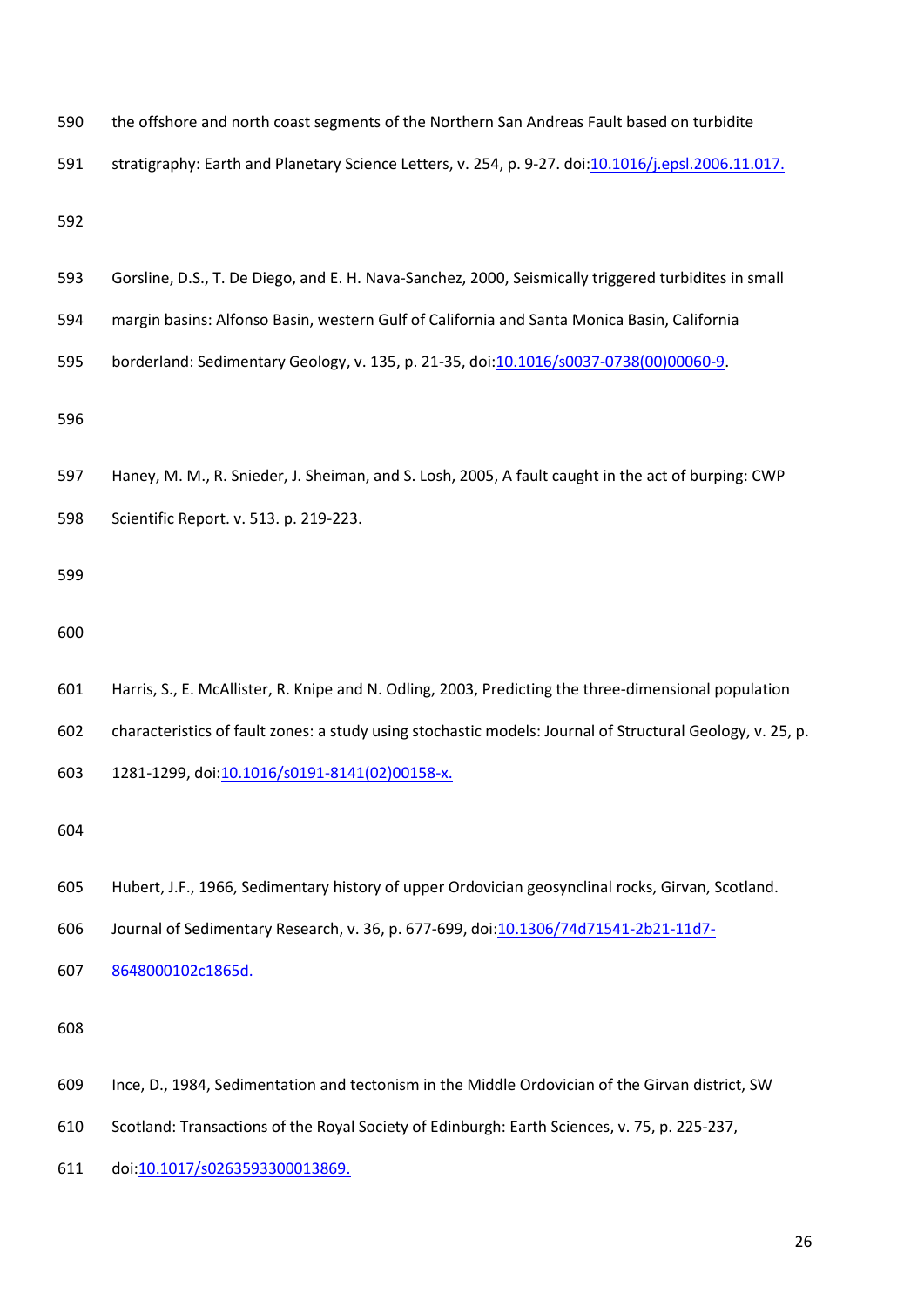| ٠                 | ۰. |
|-------------------|----|
| ×<br>I<br>×<br>۰, |    |

<span id="page-26-0"></span>

| 613 | Ingham, J., 1978, Geology of a continental margin 2: middle and late Ordovician transgression,           |
|-----|----------------------------------------------------------------------------------------------------------|
| 614 | Girvan: Crustal evolution in northwestern Britain and adjacent regions, v. 10, p. 163-167.               |
| 615 |                                                                                                          |
| 616 | Kampman, N., N. M. Burnside, Z. K. Shipton, H. J. Chapman, J. A. Nicholl, R. M. Ellam, and M. J. Bickle, |
| 617 | 2012, Pulses of carbon dioxide emissions from intracrustal faults following climatic warming: Nature     |
| 618 | Geoscience, v. 5, p. 352-358, doi: 10.1038/ngeo1451.                                                     |
| 619 |                                                                                                          |
| 620 | Kim, J. S., S. K. Kwon, M. Sanchez, and G. C. Cho, 2011, Geological storage of high level nuclear        |
| 621 | waste. KSCE Journal of Civil Engineering, v. 15, p.721-737.                                              |
| 622 |                                                                                                          |
| 623 | Lash, G.G. and T. Engelder, 2009, Tracking the burial and tectonic history of Devonian shale of the      |
| 624 | Appalachian Basin by analysis of joint intersection style: Geological Society of America Bulletin, v.    |
| 625 | 121, p. 265-277. doi:10.1130/b26287.1.                                                                   |
| 626 |                                                                                                          |
| 627 | Lawson, J. D. and D. S. Weedon, 1992, Geological excursions around Glasgow & Girvan: Glasgow,            |
| 628 | Geological Society of Glasgow.                                                                           |
| 629 |                                                                                                          |
| 630 | Lehner, F.K. and W. F. Pilaar, 1997, The emplacement of clay smears in synsedimentary normal             |
| 631 | faults: inferences from field observations near Frechen, Germany: Norwegian Petroleum Society            |
| 632 | Special Publications, v. 7, p. 39-50, doi: 10.1016/s0928-8937(97)80005-7.                                |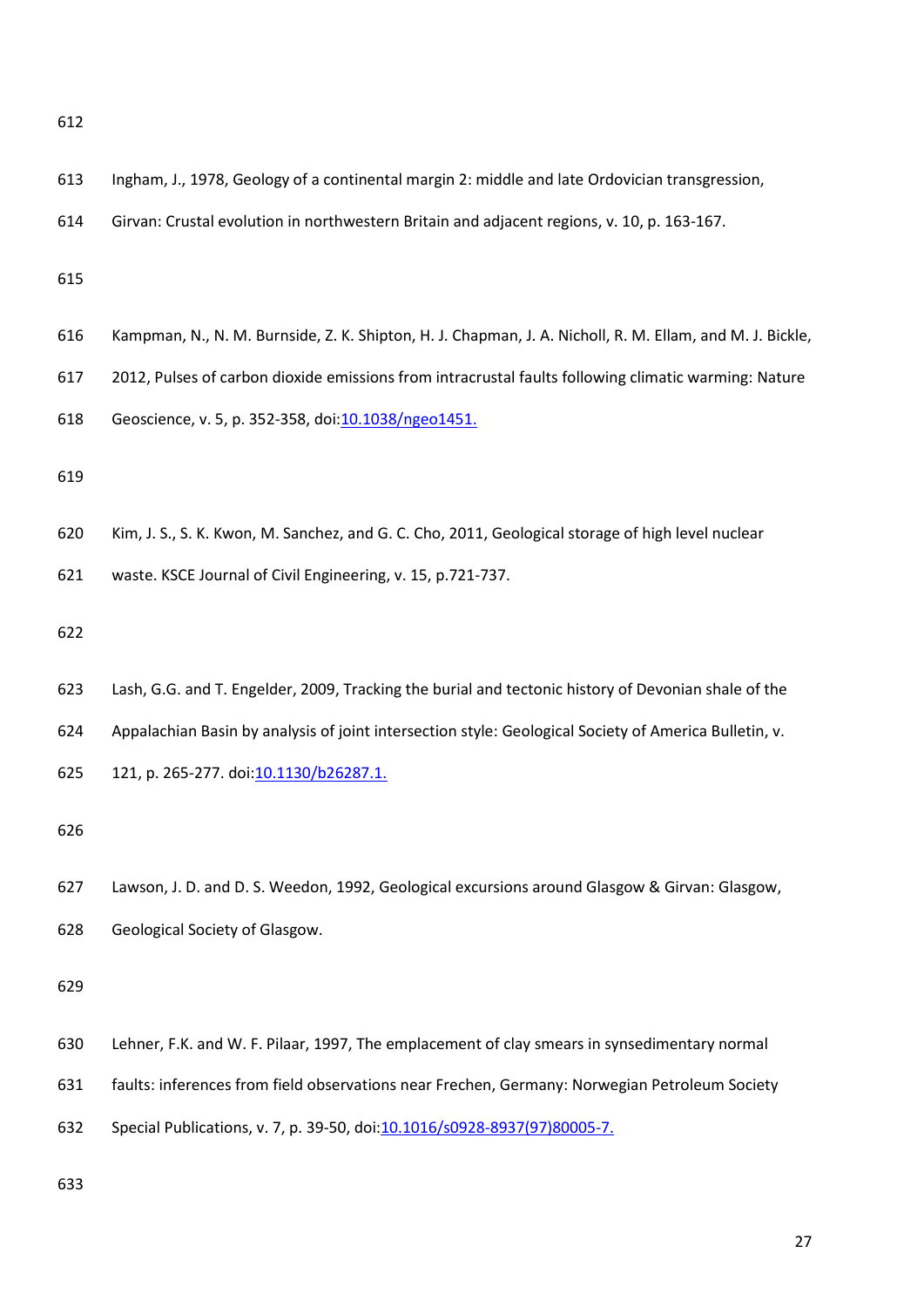| 634 | Ligtenberg, J., 2005, Detection of fluid migration pathways in seismic data: implications for fault sea |  |  |  |  |  |  |
|-----|---------------------------------------------------------------------------------------------------------|--|--|--|--|--|--|
|-----|---------------------------------------------------------------------------------------------------------|--|--|--|--|--|--|

analysis: Basin Research, v. 17, p. 141-153, doi[:10.1111/j.1365-2117.2005.00258.x.](http://dx.doi.org/10.1111/j.1365-2117.2005.00258.x) 

- Malamud, B. D., and D. L. Turcotte, 2006, The applicability of power-law frequency statistics to
- floods: Journal of Hydrology, v. 322, p. 168-180, doi[:10.1016/j.jhydrol.2005.02.032.](http://dx.doi.org/10.1016/j.jhydrol.2005.02.032)

- Manzocchi, T., J. J. Walsh, and W. R. Bailey, 2009, Population scaling biases in map samples of
- power-law fault systems: Journal of Structural Geology, v. 31, p. 1612-1626,
- 642 doi:<u>10.1016/j.jsg.2009.06.004.</u>

- Mauldon, M., W. Dunne and M. Rohrbaugh Jr., 2001, Circular scanlines and circular windows: new
- tools for characterizing the geometry of fracture traces: Journal of Structural Geology, v. 23, p. 247-
- 258, doi[:10.1016/s0191-8141\(00\)00094-8.](http://dx.doi.org/10.1016/s0191-8141%2800%2900094-8)

- Mykura, H., and B. P. Hampton, 1984, On the mechanism of formation of reduction spots in the
- Carboniferous/Permian red beds of Warwickshire: Geological Magazine, v. 121, p.71-74,
- doi[:10.1017/s0016756800027965.](http://dx.doi.org/10.1017/s0016756800027965)

- Odling, N.E., P. Gillespie, B. Bourgine, C. Castaing, J. P. Chiles, N. P. Christensen, E. Fillion, A. Genter,
- C. Olsen, L. Thrane, and R. Trice, 1999, Variations in fracture system geometry and their implications
- for fluid flow in fractured hydrocarbon reservoirs: Petroleum Geoscience, v. 5, p. 373-384,
- doi[:10.1144/petgeo.5.4.373.](http://dx.doi.org/10.1144/petgeo.5.4.373)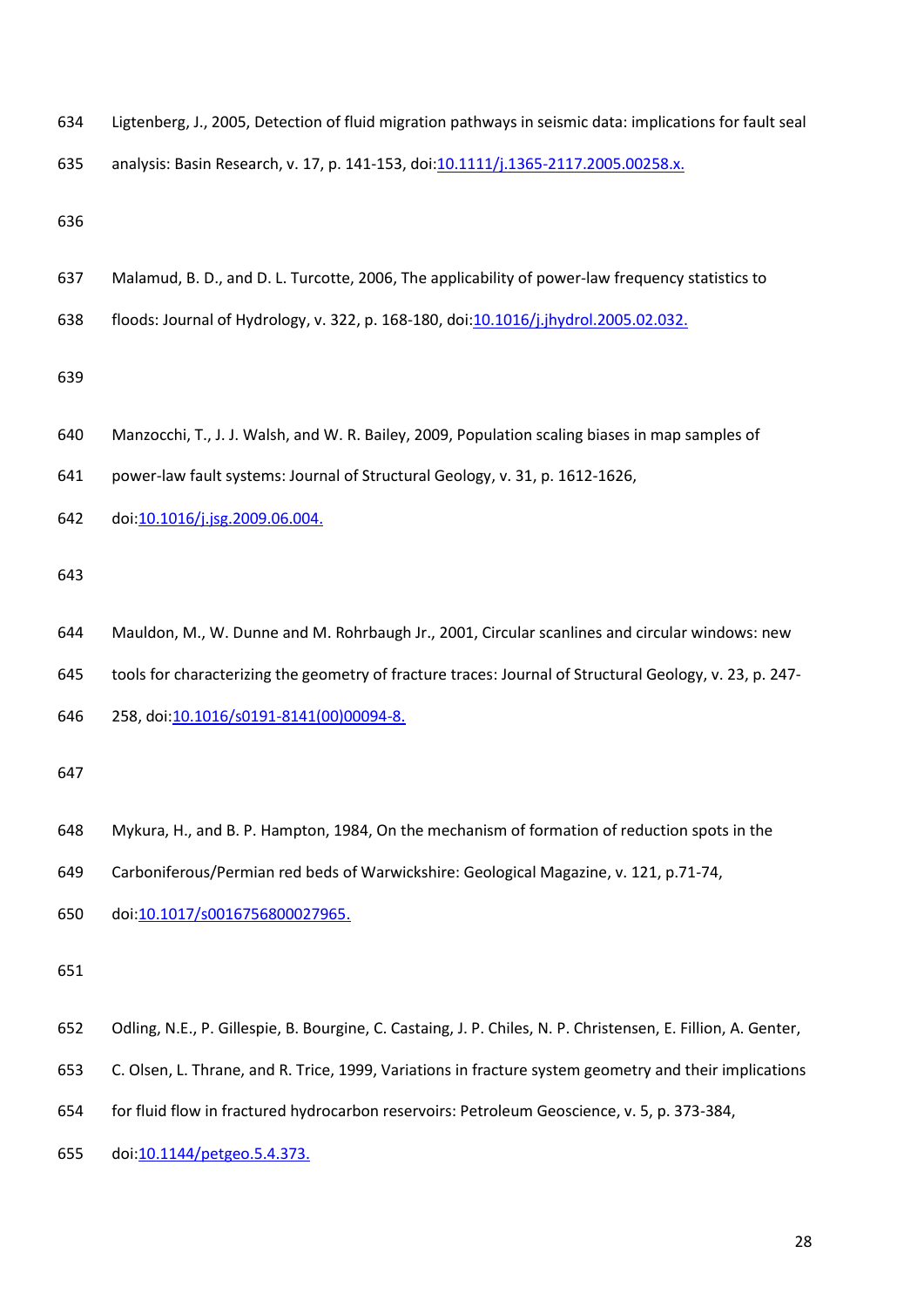| v<br>I<br>۰.<br>×<br>×<br>۰.<br>v<br>w | v<br>I<br>×<br>×<br>۰, |
|----------------------------------------|------------------------|
|----------------------------------------|------------------------|

| 657 | Pickering, K., D. Stow, M. Watson and R. Hiscott, 1986, Deep-water facies, processes and models: a       |
|-----|----------------------------------------------------------------------------------------------------------|
| 658 | review and classification scheme for modern and ancient sediments: Earth-Science Reviews, v. 23, p.      |
| 659 | 75-174, doi: 10.1016/0012-8252(86)90001-2.                                                               |
| 660 | Plink-Björklund, P. and Steel, R.J., 2004. Initiation of turbidity currents: outcrop evidence for Eocene |
| 661 | hyperpycnal flow turbidites. Sedimentary Geology, 165(1), pp.29-52.                                      |
| 662 | Pritchard, D. and C. Gladstone, 2009, Reversing buoyancy in turbidity currents: developing a             |
| 663 | hypothesis for flow transformation and for deposit facies and architecture: Marine and Petroleum         |
| 664 | geology, v. 26, p. 1997-2010, doi:10.1016/j.marpetgeo.2009.02.010.                                       |
| 665 |                                                                                                          |
| 666 | Rohrbaugh Jr, M., W. Dunne and M. Mauldon, 2002, Estimating fracture trace intensity, density, and       |
| 667 | mean length using circular scan lines and windows: AAPG bulletin, v. 86, p. 2089-2104,                   |
| 668 | doi:10.1306/61eede0e-173e-11d7-8645000102c1865d.                                                         |
| 669 |                                                                                                          |
| 670 | Sinclair, H. and P. Cowie, 2003, Basin-Floor Topography and the Scaling of Turbidites: The Journal of    |
| 671 | geology, v. 111, p. 277-299, doi: 10.1086/373969.                                                        |
| 672 |                                                                                                          |
| 673 | Talling, P. J., 2001, On the frequency distribution of turbidite thickness: Sedimentology, v. 48, p.     |
| 674 | 1297-1329, doi:10.1046/j.1365-3091.2001.00423.x.                                                         |
| 675 |                                                                                                          |

- Terzaghi, R. D., 1965, Sources of error in joint surveys: Geotechnique, v. 15, p. 287-304,
- 677 doi: 10.1680/geot.1965.15.3.287.